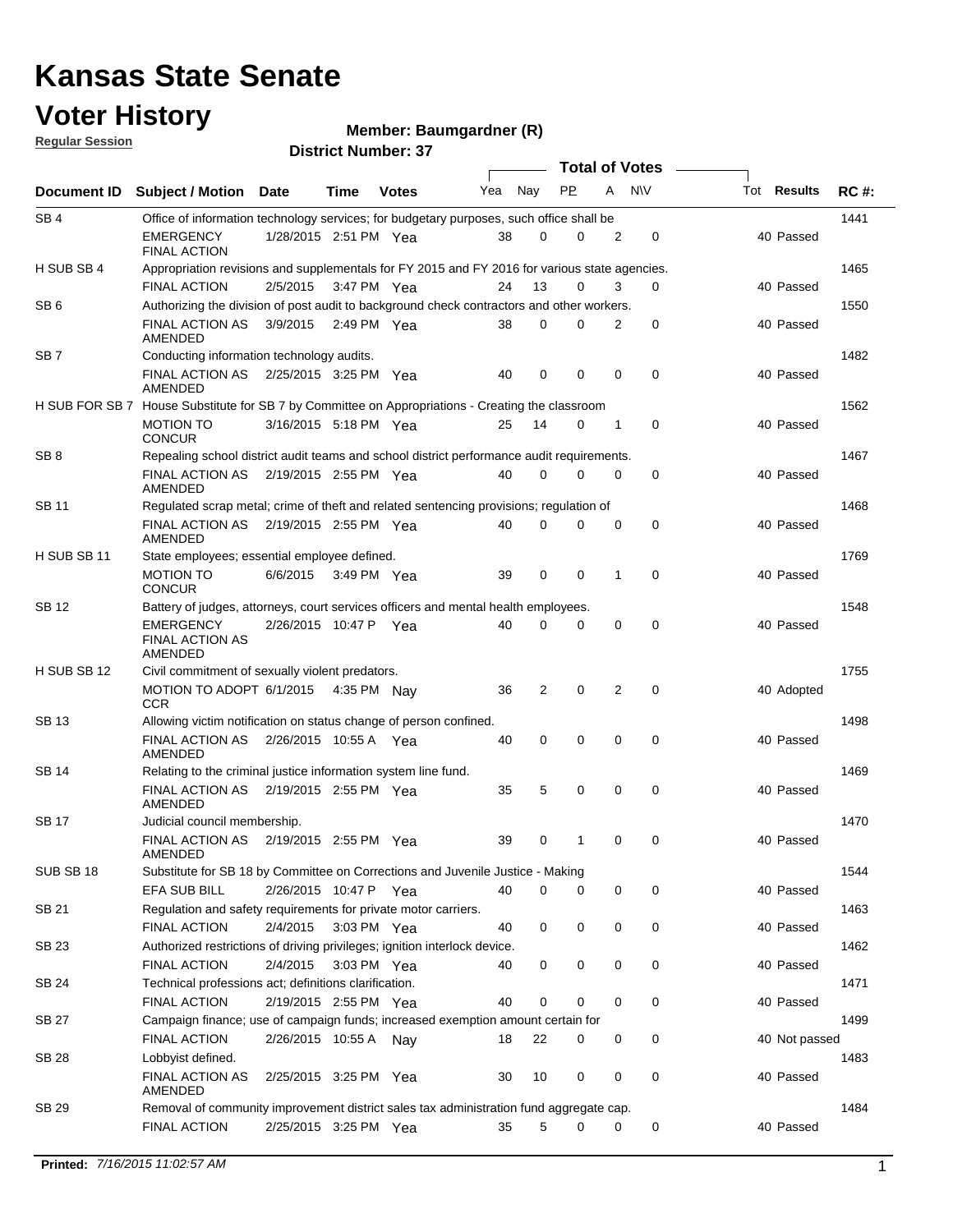### **Voter History**

**Regular Session**

#### **Member: Baumgardner (R)**

|              |                                                                                                     |                       |             |              |     |             | <b>Total of Votes</b> |          |             |  |                    |             |
|--------------|-----------------------------------------------------------------------------------------------------|-----------------------|-------------|--------------|-----|-------------|-----------------------|----------|-------------|--|--------------------|-------------|
| Document ID  | <b>Subject / Motion</b>                                                                             | <b>Date</b>           | Time        | <b>Votes</b> | Yea | Nay         | <b>PP</b>             | A        | <b>NV</b>   |  | Tot <b>Results</b> | <b>RC#:</b> |
| SB 31        | Permitted use of tax information in certain tax actions and proceedings; tax liens upon             |                       |             |              |     |             |                       |          |             |  |                    | 1592        |
|              | FINAL ACTION AS<br>AMENDED                                                                          | 3/24/2015 10:23 A Yea |             |              | 39  | 1           | 0                     | 0        | 0           |  | 40 Passed          |             |
| SB 34        | Penalties for voting crimes; prosecution of election crimes.                                        |                       |             |              |     |             |                       |          |             |  |                    | 1480        |
|              | <b>MOTION TO</b><br><b>AMEND Haley</b>                                                              | 2/24/2015 3:45 PM Nay |             |              | 15  | 23          | 0                     | 2        | $\mathbf 0$ |  | 40 Rejected        |             |
| <b>SB 34</b> | Penalties for voting crimes; prosecution of election crimes.                                        |                       |             |              |     |             |                       |          |             |  |                    | 1485        |
|              | <b>FINAL ACTION</b>                                                                                 | 2/25/2015 3:25 PM Yea |             |              | 23  | 17          | 0                     | $\Omega$ | $\mathbf 0$ |  | 40 Passed          |             |
| SB 36        | Allowing carryover and a change application for place of use for multi-year flex accounts.          |                       |             |              |     |             |                       |          |             |  |                    | 1472        |
|              | <b>FINAL ACTION</b>                                                                                 | 2/19/2015 2:55 PM Yea |             |              | 40  | $\Omega$    | 0                     | 0        | 0           |  | 40 Passed          |             |
| H SUB SB 36  | Creating the local conservation lending program.                                                    |                       |             |              |     |             |                       |          |             |  |                    | 1666        |
|              | <b>MOTION TO</b><br><b>CONCUR</b>                                                                   | 4/2/2015              | 5:28 PM Yea |              | 39  | 1           | $\mathbf 0$           | 0        | $\mathbf 0$ |  | 40 Passed          |             |
| SUB SB 38    | Substitute for SB 38 by Committee on Judiciary - Bad faith assertions of patent infringement.       |                       |             |              |     |             |                       |          |             |  |                    | 1500        |
|              | <b>FINAL ACTION</b>                                                                                 | 2/26/2015 10:55 A Yea |             |              | 40  | 0           | 0                     | 0        | 0           |  | 40 Passed          |             |
| SUB SB 38    | Bad faith assertions of patent infringement.                                                        |                       |             |              |     |             |                       |          |             |  |                    | 1709        |
|              | <b>MOTION TO</b><br><b>CONCUR</b>                                                                   | 5/13/2015 3:34 PM Yea |             |              | 38  | 0           | 0                     | 2        | 0           |  | 40 Passed          |             |
| <b>SB 42</b> | Governmental ethics; public funds used for lobbying; reporting.                                     |                       |             |              |     |             |                       |          |             |  |                    | 1577        |
|              | <b>EMERGENCY</b><br><b>FINAL ACTION AS</b><br>AMENDED                                               | 3/19/2015 6:03 PM Yea |             |              | 38  | 0           | 0                     | 2        | $\mathbf 0$ |  | 40 Passed          |             |
| <b>SB 43</b> | Home on the range highway.                                                                          |                       |             |              |     |             |                       |          |             |  |                    | 1501        |
|              | <b>FINAL ACTION</b>                                                                                 | 2/26/2015 10:55 A     |             | Yea          | 40  | 0           | 0                     | 0        | $\mathbf 0$ |  | 40 Passed          |             |
| SB 44        | Docket fees; electronic filing and management fund.                                                 |                       |             |              |     |             |                       |          |             |  |                    | 1502        |
|              | <b>FINAL ACTION AS</b><br>AMENDED                                                                   | 2/26/2015 10:55 A     |             | Yea          | 40  | $\mathbf 0$ | 0                     | 0        | $\mathbf 0$ |  | 40 Passed          |             |
| SB 45        | Authorizing the carrying of concealed handguns without a license under the personal and family      |                       |             |              |     |             |                       |          |             |  |                    | 1503        |
|              | FINAL ACTION AS<br>AMENDED                                                                          | 2/26/2015 10:55 A Yea |             |              | 31  | 7           | 2                     | 0        | 0           |  | 40 Passed          |             |
| SB 45        | Authorizing the carrying of concealed handguns without a license under the personal and family      |                       |             |              |     |             |                       |          |             |  |                    | 1645        |
|              | <b>MOTION TO</b><br><b>CONCUR</b>                                                                   | 3/25/2015 6:39 PM Yea |             |              | 31  | 8           | 0                     |          | 0           |  | 40 Passed          |             |
| <b>SB 46</b> | Identification of domesticated deer.                                                                |                       |             |              |     |             |                       |          |             |  |                    | 1486        |
|              | <b>FINAL ACTION</b>                                                                                 | 2/25/2015 3:25 PM Yea |             |              | 40  | $\mathbf 0$ | $\mathbf 0$           | 0        | $\mathbf 0$ |  | 40 Passed          |             |
| SB 47        | Establishing principle-based reserves and updating the standard nonforfeiture law for               |                       |             |              |     |             |                       |          |             |  |                    | 1487        |
|              | <b>FINAL ACTION</b>                                                                                 | 2/25/2015 3:25 PM Yea |             |              | 40  | $\mathbf 0$ | 0                     | 0        | $\mathbf 0$ |  | 40 Passed          |             |
| <b>SB 48</b> | Sunset of property tax exemption for new qualifying pipeline property and retention of              |                       |             |              |     |             |                       |          |             |  |                    | 1716        |
|              | <b>MOTION TO</b><br><b>AMEND Francisco</b>                                                          | 5/14/2015 5:13 PM P&P |             |              | 13  | 18          | 4                     | 5        | 0           |  | 40 Rejected        |             |
| <b>SB 48</b> | Sunset of property tax exemption for new qualifying pipeline property and retention of              |                       |             |              |     |             |                       |          |             |  |                    | 1717        |
|              | <b>EMERGENCY</b><br><b>FINAL ACTION</b>                                                             | 5/14/2015 7:03 PM Nay |             |              | 23  | 14          | 1                     | 2        | 0           |  | 40 Passed          |             |
| SB 51        | Relating to court fees and costs; judicial branch surcharge fund.                                   |                       |             |              |     |             |                       |          |             |  |                    | 1504        |
|              | FINAL ACTION AS<br>AMENDED                                                                          | 2/26/2015 10:55 A Yea |             |              | 34  | 6           | 0                     | 0        | 0           |  | 40 Passed          |             |
| SB 52        | Authorizing chief engineer to allow augmentation to secure water.                                   |                       |             |              |     |             |                       |          |             |  |                    | 1475        |
|              | FINAL ACTION AS  2/20/2015  8:30 AM  Yea<br><b>AMENDED</b>                                          |                       |             |              | 40  | 0           | 0                     | 0        | 0           |  | 40 Passed          |             |
| SB 52        | Water; augmentation; multi-year flex accounts; local enhanced management areas; public water supply |                       |             |              |     |             |                       |          |             |  |                    | 1706        |
|              | MOTION TO ADOPT 5/7/2015 2:27 PM Yea<br><b>CCR</b>                                                  |                       |             |              | 38  | 0           | $\Omega$              | 2        | $\mathbf 0$ |  | 40 Adopted         |             |
| SB 54        | Updating methods of mailing notice of termination of coverage of motor vehicle                      |                       |             |              |     |             |                       |          |             |  |                    | 1505        |
|              | FINAL ACTION AS  2/26/2015  11:04 A  Yea<br>AMENDED                                                 |                       |             |              | 40  | 0           | 0                     | 0        | 0           |  | 40 Passed          |             |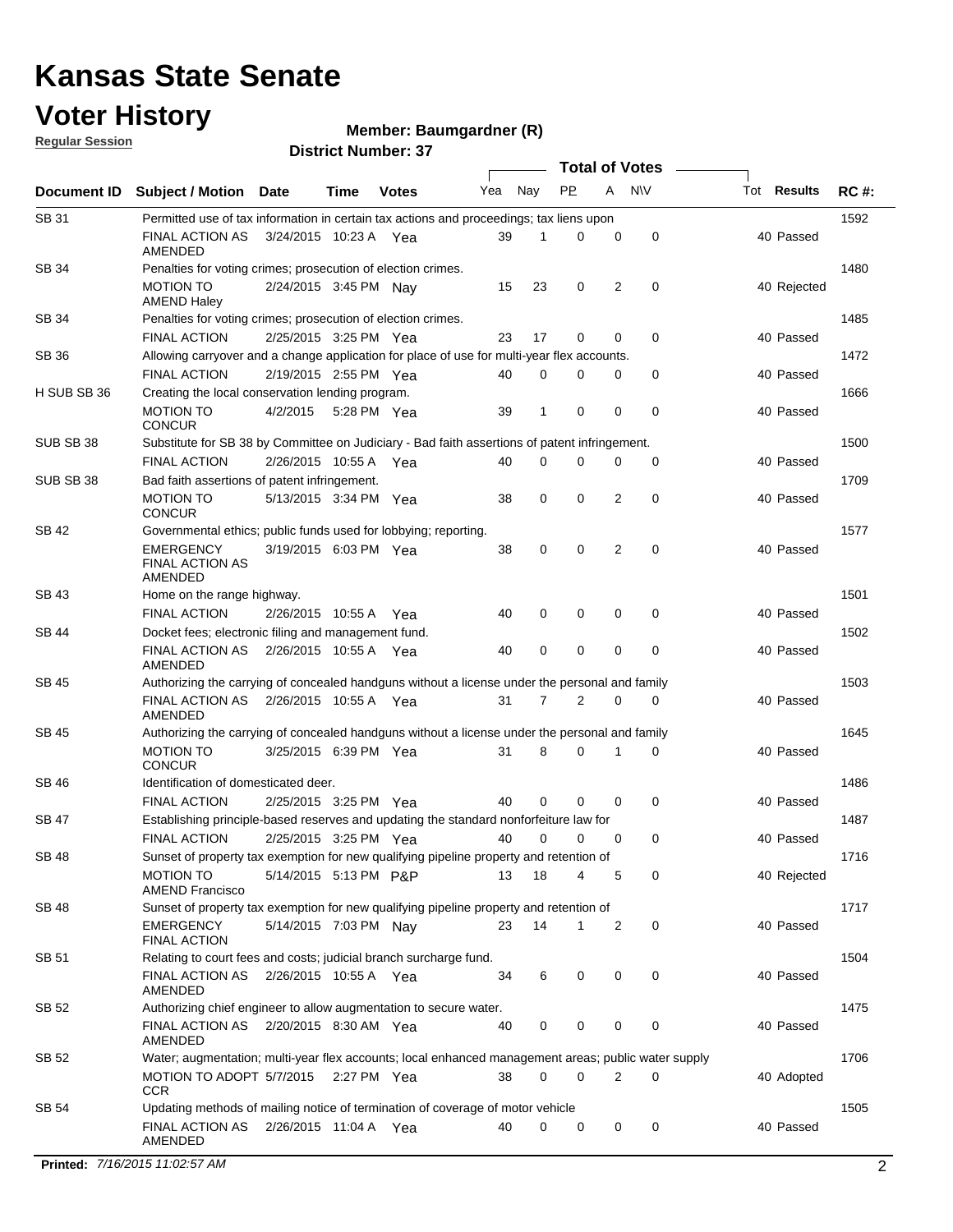### **Voter History**

**Regular Session**

#### **Member: Baumgardner (R)**

|              | <b>Total of Votes</b>                                                                           |                       |      |              |     |             |              |             |             |               |             |
|--------------|-------------------------------------------------------------------------------------------------|-----------------------|------|--------------|-----|-------------|--------------|-------------|-------------|---------------|-------------|
| Document ID  | <b>Subject / Motion</b>                                                                         | <b>Date</b>           | Time | <b>Votes</b> | Yea | Nay         | <b>PP</b>    | A           | <b>NV</b>   | Tot Results   | <b>RC#:</b> |
| <b>SB 55</b> | Increasing the cap on consulting fees for financial examinations and the high risk pool         |                       |      |              |     |             |              |             |             |               | 1476        |
|              | FINAL ACTION AS<br>AMENDED                                                                      | 2/20/2015 8:30 AM Yea |      |              | 40  | 0           | 0            | 0           | 0           | 40 Passed     |             |
| SB 56        | Removing affirmative defense to promotion to minors of material harmful to minors for           |                       |      |              |     |             |              |             |             |               | 1488        |
|              | <b>FINAL ACTION AS</b><br>AMENDED                                                               | 2/25/2015 3:25 PM Yea |      |              | 26  | 14          | $\Omega$     | 0           | 0           | 40 Passed     |             |
| SB 57        | Kansas power of attorney act.                                                                   |                       |      |              |     |             |              |             |             |               | 1506        |
|              | <b>FINAL ACTION</b>                                                                             | 2/26/2015 11:04 A     |      | Yea          | 40  | $\mathbf 0$ | 0            | 0           | $\mathbf 0$ | 40 Passed     |             |
| SB 58        | Kansas judicial review act; venue.                                                              |                       |      |              |     |             |              |             |             |               | 1507        |
|              | <b>FINAL ACTION AS</b><br>AMENDED                                                               | 2/26/2015 11:04 A Yea |      |              | 39  | 1           | 0            | $\mathbf 0$ | $\mathbf 0$ | 40 Passed     |             |
| <b>SB 59</b> | Clarifying district magistrate judge jurisdiction.                                              |                       |      |              |     |             |              |             |             |               | 1557        |
|              | <b>FINAL ACTION AS</b><br>AMENDED                                                               | 3/11/2015 2:59 PM Yea |      |              | 40  | 0           | 0            | $\mathbf 0$ | 0           | 40 Passed     |             |
| SUB SB 60    | Substitute for SB 60 by Committee on Education - Authorizing participation by less than         |                       |      |              |     |             |              |             |             |               | 1508        |
|              | <b>FINAL ACTION</b>                                                                             | 2/26/2015 11:04 A Yea |      |              | 30  | 9           | 1            | $\mathbf 0$ | 0           | 40 Passed     |             |
| SB 62        | State fire marshal; search and rescue teams and hazardous materials response teams; tort claims |                       |      |              |     |             |              |             |             |               | 1489        |
|              | <b>FINAL ACTION AS</b><br><b>AMENDED</b>                                                        | 2/25/2015 3:25 PM Yea |      |              | 40  | 0           | $\mathbf 0$  | 0           | 0           | 40 Passed     |             |
| SB 63        | Cities; land banks; municipalities may defer or reamortize special assessments.                 |                       |      |              |     |             |              |             |             |               | 1593        |
|              | <b>FINAL ACTION AS</b><br><b>AMENDED</b>                                                        | 3/24/2015 10:23 A Nav |      |              | 35  | 5           | 0            | 0           | $\mathbf 0$ | 40 Passed     |             |
| SB 64        | Public water supply storage; interest rate change.                                              |                       |      |              |     |             |              |             |             |               | 1594        |
|              | <b>FINAL ACTION AS</b><br>AMENDED                                                               | 3/24/2015 10:23 A Yea |      |              | 40  | $\mathbf 0$ | 0            | $\mathbf 0$ | $\mathbf 0$ | 40 Passed     |             |
| <b>SB70</b>  | Background checks and licensure of teachers.                                                    |                       |      |              |     |             |              |             |             |               | 1497        |
|              | <b>MOTION TO</b><br><b>AMEND Pettey</b>                                                         | 2/25/2015 5:00 PM Nav |      |              | 11  | 26          | 0            | 3           | 0           | 40 Rejected   |             |
| <b>SB70</b>  | Background checks and licensure of teachers.                                                    |                       |      |              |     |             |              |             |             |               | 1509        |
|              | FINAL ACTION AS<br>AMENDED                                                                      | 2/26/2015 11:04 A Yea |      |              | 29  | 10          | $\mathbf{1}$ | $\mathbf 0$ | $\mathbf 0$ | 40 Passed     |             |
| SB 72        | Operation of transit buses on certain right shoulders in Wyandotte County.                      |                       |      |              |     |             |              |             |             |               | 1477        |
|              | <b>FINAL ACTION AS</b><br>AMENDED                                                               | 2/20/2015 8:30 AM Yea |      |              | 35  | 5           | 0            | $\mathbf 0$ | 0           | 40 Passed     |             |
| <b>SB73</b>  | Definitions of certain vehicles.                                                                |                       |      |              |     |             |              |             |             |               | 1523        |
|              | <b>EMERGENCY</b><br><b>FINAL ACTION</b>                                                         | 2/26/2015 10:33 P     |      | Yea          | 40  | 0           | 0            | 0           | 0           | 40 Passed     |             |
| <b>SB76</b>  | Requiring certain insurers and insurance groups to maintain a risk management framework through |                       |      |              |     |             |              |             |             |               | 1473        |
|              | FINAL ACTION AS  2/19/2015  2:55 PM  Yea<br>AMENDED                                             |                       |      |              | 40  | 0           | 0            | 0           | 0           | 40 Passed     |             |
| <b>SB77</b>  | Governmental ethics commission fees.                                                            |                       |      |              |     |             |              |             |             |               | 1510        |
|              | <b>FINAL ACTION</b>                                                                             | 2/26/2015 11:13 A Yea |      |              | 36  | 4           | 0            | 0           | 0           | 40 Passed     |             |
| <b>SB78</b>  | Campaign finance; legislators filing report electronically.                                     |                       |      |              |     |             |              |             |             |               | 1511        |
|              | <b>FINAL ACTION</b>                                                                             | 2/26/2015 11:13 A Nay |      |              | 20  | 20          | 0            | 0           | 0           | 40 Not passed |             |
| <b>SB 86</b> | Kansas transparency act.                                                                        |                       |      |              |     |             |              |             |             |               | 1571        |
|              | <b>EMERGENCY</b><br>FINAL ACTION                                                                | 3/19/2015 6:03 PM Yea |      |              | 38  | 0           | 0            | 2           | 0           | 40 Passed     |             |
| SB 91        | Abandoned oil and gas well fund.                                                                |                       |      |              |     |             |              |             |             |               | 1535        |
|              | <b>EMERGENCY</b><br><b>FINAL ACTION AS</b><br>AMENDED                                           | 2/26/2015 10:40 P Yea |      |              | 40  | 0           | 0            | 0           | 0           | 40 Passed     |             |
| SUB SB 91    | Renewable energy standards act and property tax exemptions for renewable energy resources.      |                       |      |              |     |             |              |             |             |               | 1725        |
|              | MOTION TO ADOPT 5/14/2015 7:03 PM Yea<br><b>CCR</b>                                             |                       |      |              | 35  | 3           | 0            | 2           | 0           | 40 Adopted    |             |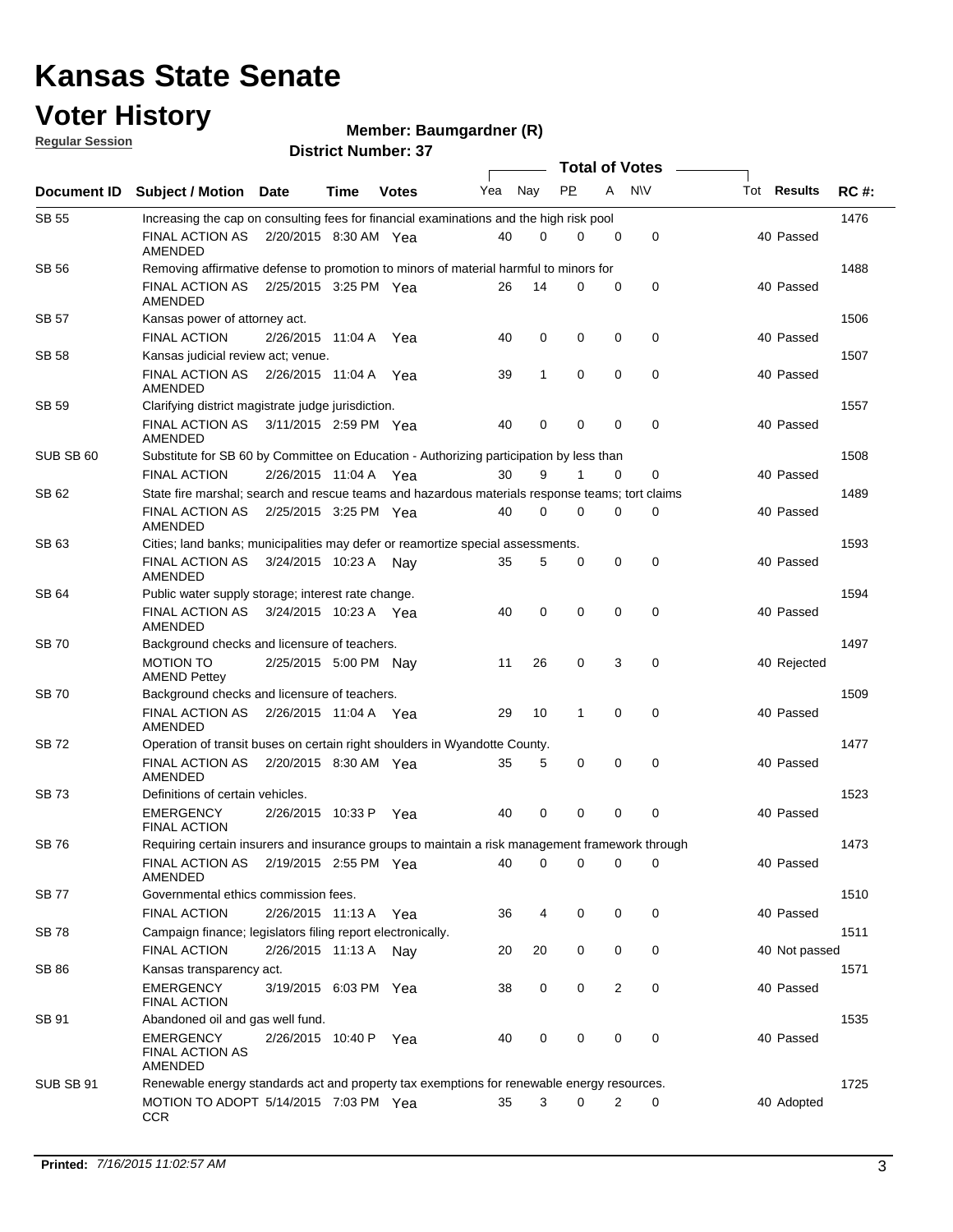### **Voter History**

**Regular Session**

#### **Member: Baumgardner (R)**

|                     | <b>Total of Votes</b>                                                                                               |                       |             |              |     |                |             |             |             |                    |             |
|---------------------|---------------------------------------------------------------------------------------------------------------------|-----------------------|-------------|--------------|-----|----------------|-------------|-------------|-------------|--------------------|-------------|
| Document ID         | <b>Subject / Motion</b>                                                                                             | Date                  | Time        | <b>Votes</b> | Yea | Nay            | <b>PP</b>   | A NW        |             | Tot <b>Results</b> | <b>RC#:</b> |
| SB 93               | Career technical education performance-based funding requirements.                                                  |                       |             |              |     |                |             |             |             |                    | 1512        |
|                     | FINAL ACTION AS<br>AMENDED                                                                                          | 2/26/2015 11:13 A Yea |             |              | 40  | 0              | 0           | $\mathbf 0$ | $\mathbf 0$ | 40 Passed          |             |
| <b>SB 95</b>        | Creating the Kansas unborn child protection from dismemberment abortion act.                                        |                       |             |              |     |                |             |             |             |                    | 1478        |
|                     | <b>FINAL ACTION AS</b><br>AMENDED                                                                                   | 2/20/2015 8:30 AM Yea |             |              | 31  | 9              | 0           | 0           | $\mathbf 0$ | 40 Passed          |             |
| SB 97               | Allowing contact with certain regulated animals.                                                                    |                       |             |              |     |                |             |             |             |                    | 1545        |
|                     | <b>EMERGENCY</b><br><b>FINAL ACTION AS</b><br>AMENDED                                                               | 2/26/2015 10:47 P Nay |             |              | 23  | 17             | 0           | 0           | 0           | 40 Passed          |             |
| <b>SB 98</b>        | Open records, charges limited; open meetings; minutes required.                                                     |                       |             |              |     |                |             |             |             |                    | 1570        |
|                     | EMERGENCY<br><b>FINAL ACTION AS</b><br>AMENDED                                                                      | 3/19/2015 6:03 PM Yea |             |              | 38  | 0              | 0           | 2           | $\mathbf 0$ | 40 Passed          |             |
| SB 101              | Amending the definition of "health care provider" in the health care provider insurance                             |                       |             |              |     |                |             |             |             |                    | 1474        |
|                     | FINAL ACTION AS 2/19/2015 2:55 PM Yea<br><b>AMENDED</b>                                                             |                       |             |              | 40  | $\Omega$       | $\Omega$    | 0           | $\mathbf 0$ | 40 Passed          |             |
| SB 101              | Health care provider insurance availability act; definitions; self-insurance; health care systems.                  |                       |             |              |     |                |             |             |             |                    | 1726        |
|                     | MOTION TO ADOPT 5/19/2015 3:24 PM Yea<br>CCR                                                                        |                       |             |              | 37  | $\mathbf 0$    | 0           | 3           | 0           | 40 Adopted         |             |
| SB 105              | Enacting updates to the uniform interstate family support act (UIFSA 2008).                                         |                       |             |              |     |                |             |             |             |                    | 1558        |
|                     | <b>FINAL ACTION</b>                                                                                                 | 3/11/2015 2:59 PM Yea |             |              | 40  | $\Omega$       | 0           | 0           | $\mathbf 0$ | 40 Passed          |             |
| SB 106              | Real estate brokers and salespersons; licensing requirements; sale transaction requirements.                        |                       |             |              |     |                |             |             |             |                    | 1490        |
|                     | <b>FINAL ACTION</b>                                                                                                 | 2/25/2015 3:25 PM Yea |             |              | 40  | 0              | 0           | 0           | 0           | 40 Passed          |             |
| <b>SB 108</b>       | Increasing real estate broker's and salesperson's license fees.                                                     |                       |             |              |     |                |             |             |             |                    | 1491        |
|                     | <b>FINAL ACTION</b>                                                                                                 | 2/25/2015 3:34 PM Yea |             |              | 36  | 4              | 0           | 0           | $\mathbf 0$ | 40 Passed          |             |
| SB 108              | Real estate brokers and salespersons; license fees; education; applicants; prohibited acts;                         |                       |             |              |     |                |             |             |             |                    | 1644        |
|                     | <b>MOTION TO</b><br><b>CONCUR</b>                                                                                   | 3/25/2015 6:39 PM Yea |             |              | 37  | 2              | 0           | 1           | 0           | 40 Passed          |             |
| SB 109              | Emergencies and disasters and the Kansas disaster utilities response act.                                           |                       |             |              |     |                |             |             |             |                    | 1492        |
|                     | FINAL ACTION AS 2/25/2015 3:34 PM Yea<br>AMENDED                                                                    |                       |             |              | 40  | 0              | $\mathbf 0$ | $\mathbf 0$ | $\mathbf 0$ | 40 Passed          |             |
| SB 109              | Emergencies and disasters and the Kansas disaster utilities response act.                                           |                       |             |              |     |                |             |             |             |                    | 1591        |
|                     | FINAL ACTION AS<br>AMENDED                                                                                          | 3/24/2015 10:23 A Yea |             |              | 40  | 0              | 0           | $\mathbf 0$ | $\mathbf 0$ | 40 Passed          |             |
| <b>SB 112</b>       | Relating to citations issued by the department of wildlife, parks and tourism.                                      |                       |             |              |     |                |             |             |             |                    | 1538        |
|                     | <b>EMERGENCY</b><br><b>FINAL ACTION AS</b><br>AMENDED                                                               | 2/26/2015 10:40 P     |             | Yea          | 40  | 0              | 0           | 0           | 0           | 40 Passed          |             |
| H SUB SB 112        | House Substitute for Senate Bill 112                                                                                |                       |             |              |     |                |             |             |             |                    | 1772        |
|                     | MOTION TO ADOPT 6/7/2015<br><b>CCR</b>                                                                              |                       | 7:58 PM Nay |              | 23  | 11             | 4           | 2           | 0           | 40 Adopted         |             |
| SB 113              | Relating to licenses, permits, stamps and other issues of the department of wildlife, parks and                     |                       |             |              |     |                |             |             |             |                    | 1549        |
|                     | <b>EMERGENCY</b><br><b>FINAL ACTION</b>                                                                             | 2/26/2015 10:47 P Yea |             |              | 39  | $\mathbf{1}$   | 0           | 0           | 0           | 40 Passed          |             |
| SB 113              | Creating a civil remedy statute for human trafficking victims; specifying restitution measures for such victims and |                       |             |              |     |                |             |             |             |                    | 1756        |
|                     | MOTION TO ADOPT 6/1/2015 4:35 PM Yea<br>CCR                                                                         |                       |             |              | 37  | 0              | 1           | 2           | 0           | 40 Adopted         |             |
| <b>SB 117</b>       | Allowing certain health care providers and health care systems to qualify to become                                 |                       |             |              |     |                |             |             |             |                    | 1493        |
|                     | FINAL ACTION                                                                                                        | 2/25/2015 3:34 PM Yea |             |              | 40  | 0              | 0           | 0           | 0           | 40 Passed          |             |
| <b>H SUB SB 117</b> | Regulation of transportation network company services.                                                              |                       |             |              |     |                |             |             |             |                    | 1663        |
|                     | MOTION TO ADOPT 4/2/2015 5:28 PM Yea<br><b>CCR</b>                                                                  |                       |             |              | 35  | $\overline{2}$ | 3           | 0           | 0           | 40 Adopted         |             |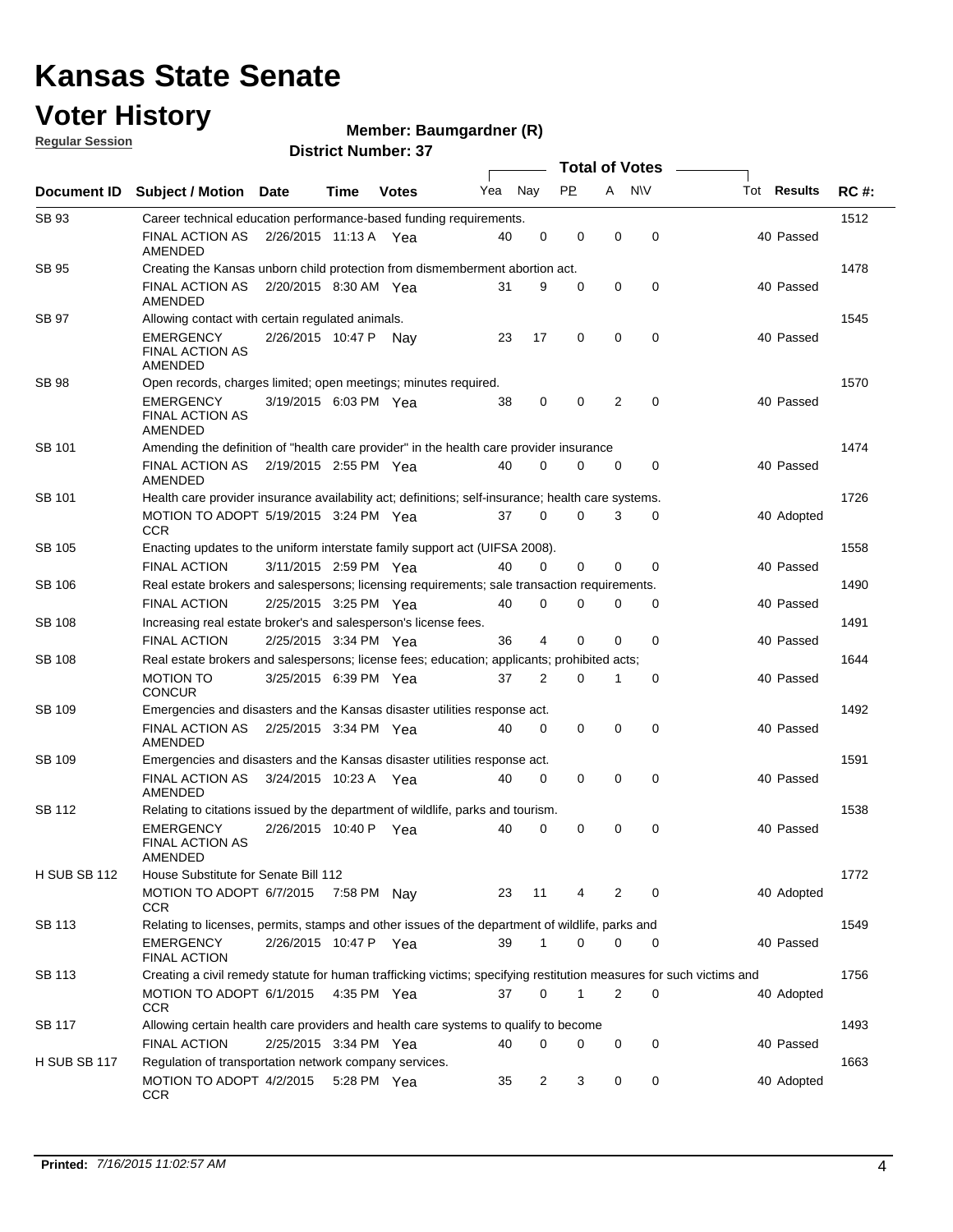### **Voter History**

**Regular Session**

#### **Member: Baumgardner (R)**

|                   |                                                                                                                                             | <b>Total of Votes</b> |                       |                       |     |     |             |             |              |  |                    |             |
|-------------------|---------------------------------------------------------------------------------------------------------------------------------------------|-----------------------|-----------------------|-----------------------|-----|-----|-------------|-------------|--------------|--|--------------------|-------------|
| Document ID       | <b>Subject / Motion Date</b>                                                                                                                |                       | Time                  | <b>Votes</b>          | Yea | Nay | <b>PP</b>   |             | A NW         |  | Tot <b>Results</b> | <b>RC#:</b> |
| H SUB SB 117      | Regulation of transportation network company services.                                                                                      |                       |                       |                       |     |     |             |             |              |  |                    | 1688        |
|                   | <b>MOTION TO</b><br><b>OVERRIDE</b>                                                                                                         | 5/5/2015              | $2:10 \text{ PM}$ Yea |                       | 34  | 5   | 1           | $\mathbf 0$ | 0            |  | 40 Passed          |             |
| SB 120            | Exception to the limitations of wildlife, parks and tourism authority to purchase land.                                                     |                       |                       |                       |     |     |             |             |              |  |                    | 1513        |
|                   | FINAL ACTION AS<br>AMENDED                                                                                                                  | 2/26/2015 11:13 A Nay |                       |                       | 32  | 7   | 1           | 0           | 0            |  | 40 Passed          |             |
| SB 121            | Robert G. (Bob) Bethell joint committee on home and community based services and KanCare                                                    |                       |                       |                       |     |     |             |             |              |  |                    | 1496        |
|                   | <b>MOTION TO</b><br><b>AMEND Kelly</b>                                                                                                      | 2/25/2015 4:20 PM Nay |                       |                       | 11  | 27  | $\Omega$    | 2           | $\mathbf 0$  |  | 40 Rejected        |             |
| SB 121            | Robert G. (Bob) Bethell joint committee on home and community based services and KanCare                                                    |                       |                       |                       |     |     |             |             |              |  |                    | 1514        |
|                   | FINAL ACTION AS<br>AMENDED                                                                                                                  | 2/26/2015 11:13 A Yea |                       |                       | 30  | 10  | $\mathbf 0$ | 0           | 0            |  | 40 Passed          |             |
| SB 123            | Medications used to treat mental illness under the state medicaid program.                                                                  |                       |                       |                       |     |     |             |             |              |  |                    | 1494        |
|                   | <b>FINAL ACTION</b>                                                                                                                         | 2/25/2015 3:34 PM Yea |                       |                       | 15  | 25  | 0           | 0           | 0            |  | 40 Not passed      |             |
| SB 124            | Eliminating the sunset on landspreading of oil and gas drilling waste.                                                                      |                       |                       |                       |     |     |             |             |              |  |                    | 1515        |
|                   | <b>FINAL ACTION AS</b><br><b>AMENDED</b>                                                                                                    | 2/26/2015 11:13 A Yea |                       |                       | 40  | 0   | 0           | $\mathbf 0$ | 0            |  | 40 Passed          |             |
| SB 124            | Kansas department of health and environment requirements for radioactive waste, solid waste                                                 |                       |                       |                       |     |     |             |             |              |  |                    | 1667        |
|                   | <b>MOTION TO</b><br><b>CONCUR</b>                                                                                                           | 4/2/2015              | 5:28 PM Yea           |                       | 39  | 1   | $\Omega$    | $\Omega$    | 0            |  | 40 Passed          |             |
| SB 125            | Allowing NORM and TENORM to be eligible for disposal in Kansas landfills.                                                                   |                       |                       |                       |     |     |             |             |              |  |                    | 1516        |
|                   | <b>FINAL ACTION</b>                                                                                                                         | 2/26/2015 11:13 A     |                       | Yea                   | 40  | 0   | 0           | 0           | 0            |  | 40 Passed          |             |
| SB 126            | Commercial driver's license test, fee.                                                                                                      |                       |                       |                       |     |     |             |             |              |  |                    | 1537        |
|                   | <b>EMERGENCY</b><br><b>FINAL ACTION</b>                                                                                                     | 2/26/2015 10:40 P     |                       | Yea                   | 35  | 5   | 0           | 0           | $\mathbf 0$  |  | 40 Passed          |             |
| SB 127            | Requiring payment prior to installation of commemorative road naming signs.                                                                 |                       |                       |                       |     |     |             |             |              |  |                    | 1530        |
|                   | <b>EMERGENCY</b><br><b>FINAL ACTION AS</b><br>AMENDED                                                                                       | 2/26/2015 10:40 P Yea |                       |                       | 39  | 1   | 0           | 0           | $\mathbf 0$  |  | 40 Passed          |             |
| <b>SB 127</b>     | Requiring payment prior to installation of commemorative road naming signs; designating 2nd Lieutenant Justin L Sisson<br>memorial highway, |                       |                       |                       |     |     |             |             |              |  |                    | 1664        |
|                   | MOTION TO ADOPT 4/2/2015 5:28 PM Yea<br>CCR                                                                                                 |                       |                       |                       | 40  | 0   | 0           | 0           | 0            |  | 40 Adopted         |             |
| <b>SB 128</b>     | Creating an exception to the Kansas open records act for municipal judges and city                                                          |                       |                       |                       |     |     |             |             |              |  |                    | 1527        |
|                   | <b>EMERGENCY</b><br><b>FINAL ACTION AS</b><br><b>AMENDED</b>                                                                                | 2/26/2015 10:33 P     |                       | Yea                   | 40  | 0   | 0           | 0           | 0            |  | 40 Passed          |             |
| <b>SUB SB 131</b> | Substitute for SB 131 by Committee on Corrections and Juvenile Justice - Relating to                                                        |                       |                       |                       |     |     |             |             |              |  |                    | 1559        |
|                   | FINAL ACTION                                                                                                                                |                       |                       | 3/11/2015 2:59 PM Yea |     |     | 40 0 0 0    |             | $\mathbf{0}$ |  | 40 Passed          |             |
| SB 133            | Possession or consumption of alcoholic beverage by minor; immunity from criminal prosecution                                                |                       |                       |                       |     |     |             |             |              |  |                    | 1636        |
|                   | <b>EMERGENCY</b><br><b>FINAL ACTION AS</b><br>AMENDED                                                                                       | 3/25/2015 6:34 PM Nav |                       |                       | 34  | 5   | $\Omega$    | 1           | 0            |  | 40 Passed          |             |
| SB 136            | Amending the professional negotiations act.                                                                                                 |                       |                       |                       |     |     |             |             |              |  |                    | 1542        |
|                   | EMERGENCY<br>FINAL ACTION AS<br>AMENDED                                                                                                     | 2/26/2015 10:47 P Yea |                       |                       | 40  | 0   | 0           | 0           | 0            |  | 40 Passed          |             |
| SB 142            | Kansas department for aging and disability services; programs for all-inclusive care for                                                    |                       |                       |                       |     |     |             |             |              |  |                    | 1533        |
|                   | <b>EMERGENCY</b><br>FINAL ACTION                                                                                                            | 2/26/2015 10:40 P Yea |                       |                       | 40  | 0   | 0           | 0           | 0            |  | 40 Passed          |             |
| <b>SB 149</b>     | Civil commitment of sexually violent predators.                                                                                             |                       |                       |                       |     |     |             |             |              |  |                    | 1522        |
|                   | <b>EMERGENCY</b><br><b>FINAL ACTION AS</b><br>AMENDED                                                                                       | 2/26/2015 10:33 P Yea |                       |                       | 40  | 0   | $\mathbf 0$ | 0           | 0            |  | 40 Passed          |             |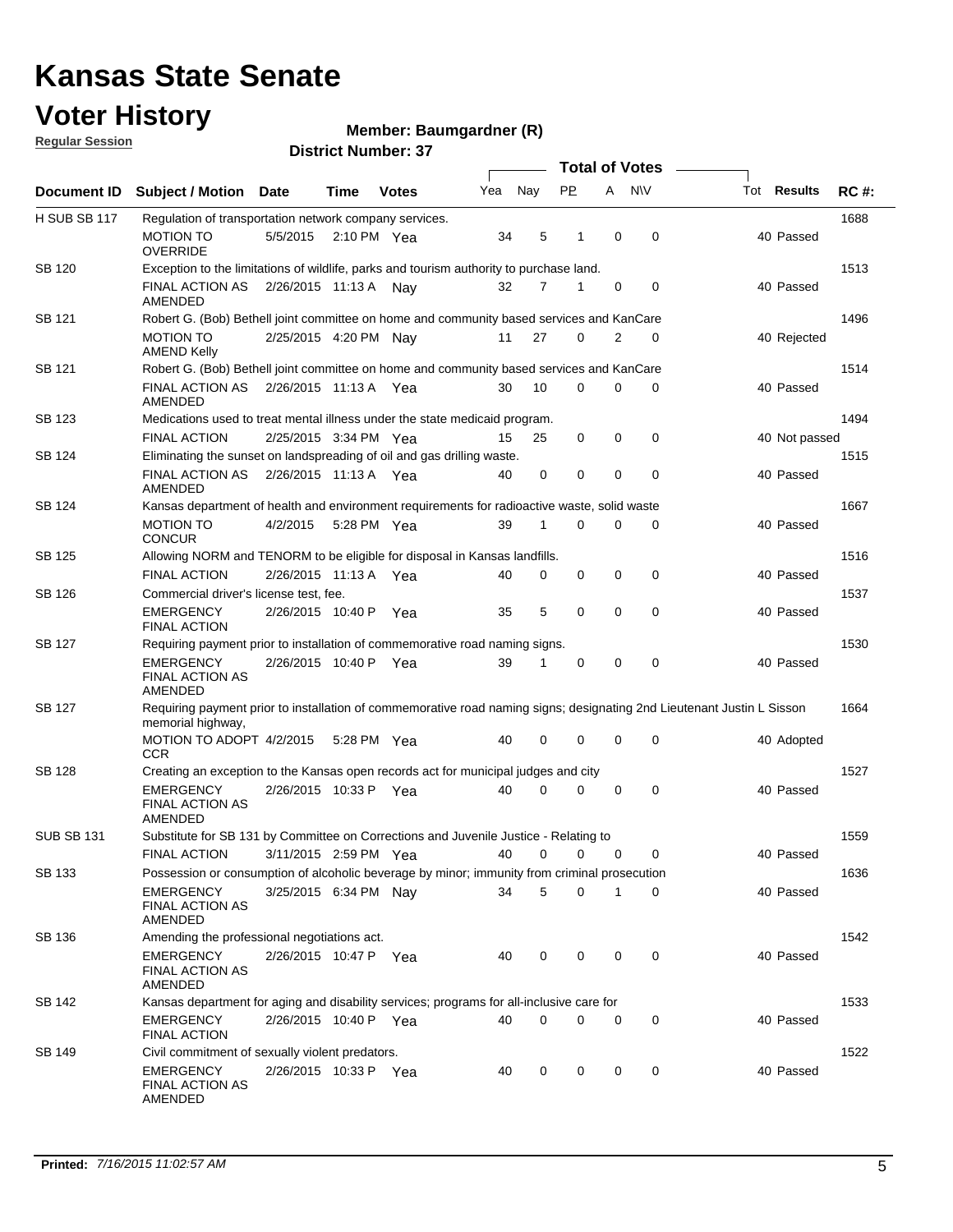### **Voter History**

**Regular Session**

#### **Member: Baumgardner (R)**

|                   |                                                                                                                                                      |                       |      |              | <b>Total of Votes</b> |                    |           |          |             |               |             |
|-------------------|------------------------------------------------------------------------------------------------------------------------------------------------------|-----------------------|------|--------------|-----------------------|--------------------|-----------|----------|-------------|---------------|-------------|
| Document ID       | <b>Subject / Motion</b>                                                                                                                              | <b>Date</b>           | Time | <b>Votes</b> | Yea                   | Nay                | <b>PP</b> | A        | <b>NV</b>   | Tot Results   | <b>RC#:</b> |
| <b>SB 150</b>     | Allowing corporate officers to appear before the corporation commission for certain fines.                                                           |                       |      |              |                       |                    |           |          |             |               | 1517        |
|                   | <b>FINAL ACTION AS</b><br>AMENDED                                                                                                                    | 2/26/2015 11:13 A Yea |      |              | 40                    | 0                  | 0         | 0        | 0           | 40 Passed     |             |
| SB 154            | Amending unemployment insurance benefits determination; employer classification and                                                                  |                       |      |              |                       |                    |           |          |             |               | 1526        |
|                   | <b>EMERGENCY</b><br><b>FINAL ACTION AS</b><br>AMENDED                                                                                                | 2/26/2015 10:33 P Yea |      |              | 35                    | 4                  |           | 0        | 0           | 40 Passed     |             |
| <b>SB 154</b>     | Amending unemployment insurance benefits determination; employer classification and                                                                  |                       |      |              |                       |                    |           |          |             |               | 1679        |
|                   | Not adopt CCR -<br>return to committee                                                                                                               | 4/30/2015 3:57 PM Nav |      |              | 10                    | 29                 | 0         | 1        | 0           | 40 Not passed |             |
| SB 154            | Amending unemployment insurance benefits determination; employer classification and                                                                  |                       |      |              |                       |                    |           |          |             |               | 1680        |
|                   | MOTION TO ADOPT 4/30/2015 4:02 PM Yea<br><b>CCR</b>                                                                                                  |                       |      |              | 29                    | 11                 | 0         | 0        | 0           | 40 Adopted    |             |
| <b>SUB SB 155</b> | Substitute for SB 155 by Committee on Financial Institutions and Insurance? Amending certain                                                         |                       |      |              |                       |                    |           |          |             |               | 1563        |
|                   | <b>FINAL ACTION</b>                                                                                                                                  | 3/19/2015 3:07 PM Yea |      |              | 38                    | $\mathbf 0$        | 0         | 2        | 0           | 40 Passed     |             |
| SB 156            | Allowing certain expenditures from the Arkansas river gaging fund.                                                                                   |                       |      |              |                       |                    |           |          |             |               | 1520        |
|                   | <b>EMERGENCY</b><br><b>FINAL ACTION AS</b><br><b>AMENDED</b>                                                                                         | 2/26/2015 10:33 P Yea |      |              | 37                    | 3                  | 0         | 0        | 0           | 40 Passed     |             |
| SB 156            | Department of agriculture; creating water conservation areas; labeling of agricultural liming materials; Arkansas river gaging<br>fund expenditures. |                       |      |              |                       |                    |           |          |             |               | 1668        |
|                   | <b>MOTION TO</b><br><b>CONCUR</b>                                                                                                                    | 4/2/2015              |      | 5:28 PM Yea  | 40                    | 0                  | 0         | 0        | $\mathbf 0$ | 40 Passed     |             |
| SB 157            | Specifying that the child in need of care code does not permit any person to compel a parent                                                         |                       |      |              |                       |                    |           |          |             |               | 1521        |
|                   | <b>EMERGENCY</b><br><b>FINAL ACTION</b>                                                                                                              | 2/26/2015 10:33 P Yea |      |              | 38                    | 2                  | 0         | $\Omega$ | $\mathbf 0$ | 40 Passed     |             |
| SB 159            | Requiring a law enforcement officer to take a child into custody when the officer reasonably                                                         |                       |      |              |                       |                    |           |          |             |               | 1543        |
|                   | <b>EMERGENCY</b><br><b>FINAL ACTION AS</b><br>AMENDED                                                                                                | 2/26/2015 10:47 P     |      | Yea          | 30                    | 4                  | 6         | 0        | 0           | 40 Passed     |             |
| SB 161            | Vacation and discretionary policies of the boards of regents relating to university                                                                  |                       |      |              |                       |                    |           |          |             |               | 1564        |
|                   | <b>FINAL ACTION</b>                                                                                                                                  | 3/19/2015 3:07 PM Yea |      |              | 38                    | $\mathbf 0$        | 0         | 2        | 0           | 40 Passed     |             |
| SB 168            | Issuing a \$1 billion of pension obligation bonds to finance a portion of the unfunded                                                               |                       |      |              |                       |                    |           |          |             |               | 1524        |
|                   | <b>EMERGENCY</b><br><b>FINAL ACTION AS</b><br>AMENDED                                                                                                | 2/26/2015 10:33 P     |      | Nav          | 21                    | 17                 | 2         | 0        | 0           | 40 Passed     |             |
| <b>SUB SB 171</b> | Substitute for SB 171 by Committee on Ethics and Elections - Municipal elections;                                                                    |                       |      |              |                       |                    |           |          |             |               | 1519        |
|                   | <b>MOTION TO</b><br><b>AMEND Pettey</b>                                                                                                              | 2/26/2015 4:19 PM Nay |      |              | 21                    | 19                 | 0         | 0        | 0           | 40 Adopted    |             |
| <b>SUB SB 171</b> | Substitute for SB 171 by Committee on Ethics and Elections - Municipal elections;                                                                    |                       |      |              |                       |                    |           |          |             |               | 1529        |
|                   | EFA SUB BILL AS<br>AMENDED                                                                                                                           | 2/26/2015 10:33 P Yea |      |              | 21                    | 18                 | 1         | 0        | 0           | 40 Passed     |             |
| <b>SB 175</b>     | Exercise of religious freedom by postsecondary education student associations.                                                                       |                       |      |              |                       |                    |           |          |             |               | 1583        |
|                   | EMERGENCY<br><b>FINAL ACTION</b>                                                                                                                     | 3/19/2015 6:13 PM Yea |      |              | 30                    | 8                  | 0         | 2        | 0           | 40 Passed     |             |
| <b>SB 180</b>     | Health maintenance organizations and medicare provider organizations; privilege fees.                                                                |                       |      |              |                       |                    |           |          |             |               | 1536        |
|                   | <b>EMERGENCY</b><br><b>FINAL ACTION AS</b><br>AMENDED                                                                                                | 2/26/2015 10:40 P Yea |      |              | 38                    | 2                  | 0         | 0        | 0           | 40 Passed     |             |
| SB 181            | Medicaid; restrictions of prescription-only drugs.                                                                                                   |                       |      |              |                       |                    |           |          |             |               | 1528        |
|                   | <b>EMERGENCY</b><br><b>FINAL ACTION AS</b><br>AMENDED                                                                                                | 2/26/2015 10:33 P Yea |      |              |                       | 39<br>$\mathbf{1}$ | 0         | 0        | 0           | 40 Passed     |             |
| SB 183            | Collection of debts owed to courts.                                                                                                                  |                       |      |              |                       |                    |           |          |             |               | 1546        |
|                   | <b>EMERGENCY</b><br><b>FINAL ACTION AS</b><br>AMENDED                                                                                                | 2/26/2015 10:47 P Yea |      |              |                       | 2<br>38            | 0         | 0        | 0           | 40 Passed     |             |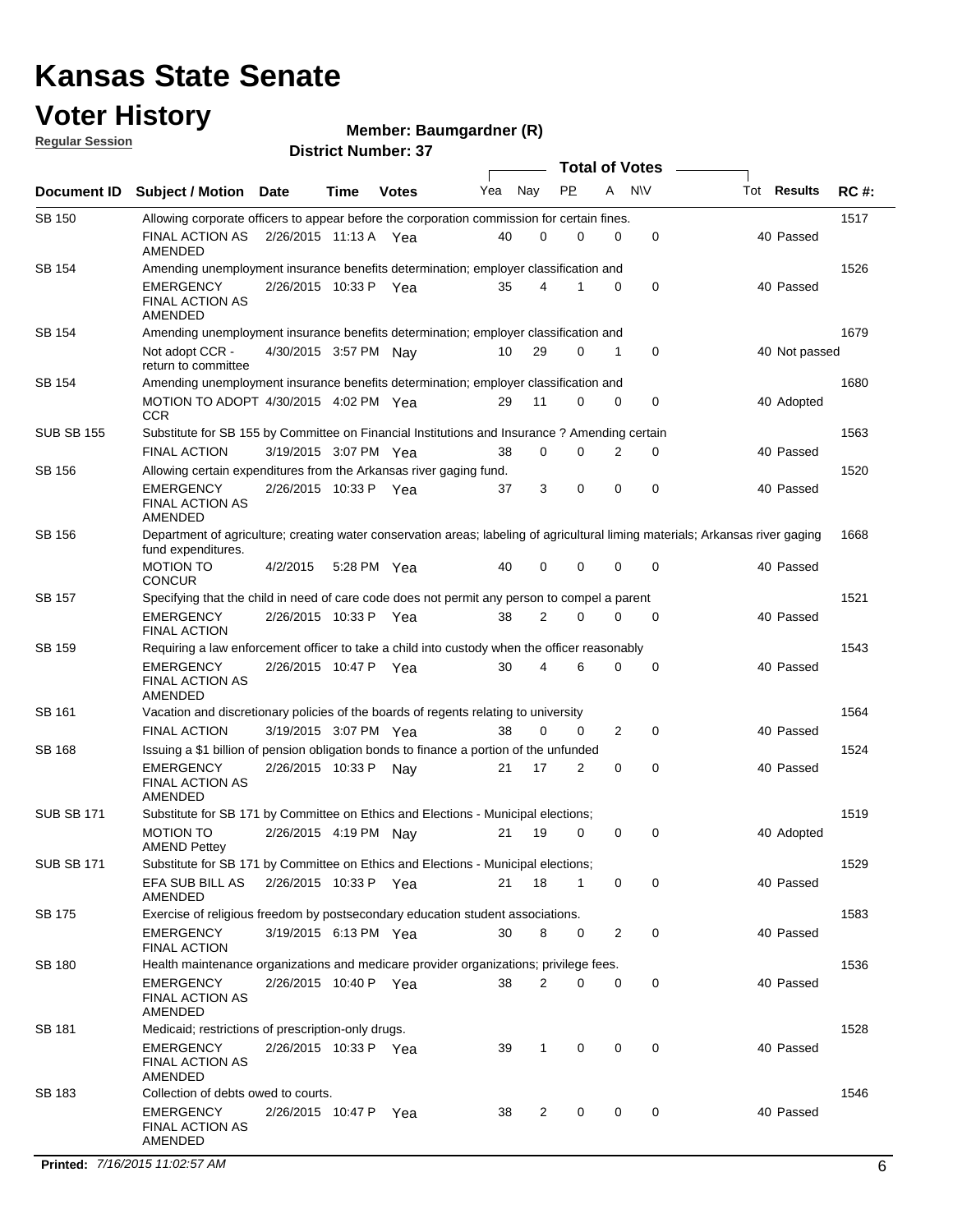#### **Voter History Regular Session**

**Member: Baumgardner (R)** 

| <u>noquial oceanuli</u> | <b>District Number: 37</b>                                                                                                             |                       |             |              |     |              |              |   |                       |  |                    |             |
|-------------------------|----------------------------------------------------------------------------------------------------------------------------------------|-----------------------|-------------|--------------|-----|--------------|--------------|---|-----------------------|--|--------------------|-------------|
|                         |                                                                                                                                        |                       |             |              |     |              |              |   | <b>Total of Votes</b> |  |                    |             |
| Document ID             | <b>Subject / Motion Date</b>                                                                                                           |                       | Time        | <b>Votes</b> | Yea | Nay          | <b>PP</b>    | A | N\V                   |  | Tot <b>Results</b> | <b>RC#:</b> |
| <b>SB 184</b>           | Civil procedure; judgments for court costs, fees, fines and restitution are never dormant.                                             |                       |             |              |     |              |              |   |                       |  |                    | 1481        |
|                         | <b>FINAL ACTION</b>                                                                                                                    | 2/25/2015 3:25 PM Yea |             |              | 40  | 0            | 0            | 0 | 0                     |  | 40 Passed          |             |
| <b>SB 188</b>           | Publication requirements under the Kansas uniform financial accounting and reporting act.                                              |                       |             |              |     |              |              |   |                       |  |                    | 1518        |
|                         | <b>FINAL ACTION AS</b><br>AMENDED                                                                                                      | 2/26/2015 11:13 A Yea |             |              | 27  | 13           | 0            | 0 | 0                     |  | 40 Passed          |             |
| SB 189                  | Creating an institutional license to practice veterinary medicine.                                                                     |                       |             |              |     |              |              |   |                       |  |                    | 1540        |
|                         | <b>EMERGENCY</b><br><b>FINAL ACTION</b>                                                                                                | 2/26/2015 10:47 P Yea |             |              | 40  | 0            | 0            | 0 | 0                     |  | 40 Passed          |             |
| <b>SB 189</b>           | Animal care; institutional license to practice veterinary medicine; veterinary training program for rural Kansas; Kansas pet<br>animal |                       |             |              |     |              |              |   |                       |  |                    | 1707        |
|                         | MOTION TO ADOPT 5/7/2015<br><b>CCR</b>                                                                                                 |                       | 2:27 PM Yea |              | 37  | $\mathbf{1}$ | 0            | 2 | 0                     |  | 40 Adopted         |             |
| <b>SB 190</b>           | Allowing persons to operate sailboat after completing instruction led class.                                                           |                       |             |              |     |              |              |   |                       |  |                    | 1541        |
|                         | <b>EMERGENCY</b><br><b>FINAL ACTION AS</b><br><b>AMENDED</b>                                                                           | 2/26/2015 10:47 P Yea |             |              | 40  | 0            | 0            | 0 | $\mathbf 0$           |  | 40 Passed          |             |
| SB 193                  | Requiring a degree prospectus for postsecondary degree programs.                                                                       |                       |             |              |     |              |              |   |                       |  |                    | 1573        |
|                         | <b>EMERGENCY</b><br><b>FINAL ACTION AS</b><br><b>AMENDED</b>                                                                           | 3/19/2015 6:03 PM Yea |             |              | 27  | 11           | 0            | 2 | 0                     |  | 40 Passed          |             |
| <b>SB 197</b>           | Applying the open meetings act to the supreme court nominating commission and judicial                                                 |                       |             |              |     |              |              |   |                       |  |                    | 1539        |
|                         | <b>EMERGENCY</b><br><b>FINAL ACTION AS</b><br>AMENDED                                                                                  | 2/26/2015 10:40 P Yea |             |              | 35  | 4            |              | 0 | 0                     |  | 40 Passed          |             |
| <b>SB 206</b>           | Enforcement of open records and meetings; attorney general; fund.                                                                      |                       |             |              |     |              |              |   |                       |  |                    | 1547        |
|                         | <b>EMERGENCY</b><br><b>FINAL ACTION AS</b><br>AMENDED                                                                                  | 2/26/2015 10:47 P Yea |             |              | 40  | 0            | 0            | 0 | 0                     |  | 40 Passed          |             |
| SB 206                  | Powers and duties of the insurance commissioner and attorney general relating to the vision care services act.                         |                       |             |              |     |              |              |   |                       |  |                    | 1767        |
|                         | <b>MOTION TO</b><br><b>CONCUR</b>                                                                                                      | 6/5/2015              |             | 11:59 P Yea  | 39  | $\Omega$     | 0            | 1 | $\mathbf 0$           |  | 40 Passed          |             |
| SB 214                  | Creating a civil remedy statute for human trafficking victims; specifying restitution                                                  |                       |             |              |     |              |              |   |                       |  |                    | 1495        |
|                         | <b>FINAL ACTION AS</b><br>AMENDED                                                                                                      | 2/25/2015 3:34 PM Yea |             |              | 40  | 0            | $\Omega$     | 0 | $\mathbf 0$           |  | 40 Passed          |             |
| SB 215                  | Motor vehicle registration, evidence of renewal.                                                                                       |                       |             |              |     |              |              |   |                       |  |                    | 1531        |
|                         | <b>EMERGENCY</b><br><b>FINAL ACTION AS</b><br>AMENDED                                                                                  | 2/26/2015 10:40 P Yea |             |              | 40  | 0            | 0            | 0 | 0                     |  | 40 Passed          |             |
| <b>SUB SB 216</b>       | Substitute for SB 216 by Committee on Corrections and Juvenile Justice ? Creating the                                                  |                       |             |              |     |              |              |   |                       |  |                    | 1560        |
|                         | FINAL ACTION AS 3/11/2015 2:59 PM Yea<br>AMENDED                                                                                       |                       |             |              | 31  | 9            | 0            | 0 | 0                     |  | 40 Passed          |             |
| SB 224                  | Emergency medical services board authority to impose fines, investigate and issue subpoenas.                                           |                       |             |              |     |              |              |   |                       |  |                    | 1611        |
|                         | <b>FINAL ACTION</b>                                                                                                                    | 3/25/2015 11:20 A Nay |             |              | 31  | 9            | 0            | 0 | 0                     |  | 40 Passed          |             |
| SB 227                  | Local enhanced management areas; due consideration; corrective control measures.                                                       |                       |             |              |     |              |              |   |                       |  |                    | 1525        |
|                         | <b>EMERGENCY</b><br><b>FINAL ACTION AS</b><br>AMENDED                                                                                  | 2/26/2015 10:33 P Yea |             |              | 40  | $\Omega$     | $\Omega$     | 0 | 0                     |  | 40 Passed          |             |
| SB 228                  | Defining police for purposes of eligibility in the Kansas police and firemen's retirement                                              |                       |             |              |     |              |              |   |                       |  |                    | 1534        |
|                         | <b>EMERGENCY</b><br><b>FINAL ACTION</b>                                                                                                | 2/26/2015 10:40 P Yea |             |              | 40  | 0            | 0            | 0 | 0                     |  | 40 Passed          |             |
| SB 228                  | Issuing \$1 billion of pension obligation bonds to finance a portion of the unfunded actuarial liability of KPERS                      |                       |             |              |     |              |              |   |                       |  |                    | 1665        |
|                         | MOTION TO ADOPT 4/2/2015 5:28 PM Nay<br><b>CCR</b>                                                                                     |                       |             |              | 23  | 16           | $\mathbf{1}$ | 0 | 0                     |  | 40 Adopted         |             |
| SB 239                  | Presidential preference primary requirement repealed; recognized political parties required to select                                  |                       |             |              |     |              |              |   |                       |  |                    | 1612        |
|                         | FINAL ACTION AS<br>AMENDED                                                                                                             | 3/25/2015 11:20 A Yea |             |              | 39  | 0            | 1            | 0 | 0                     |  | 40 Passed          |             |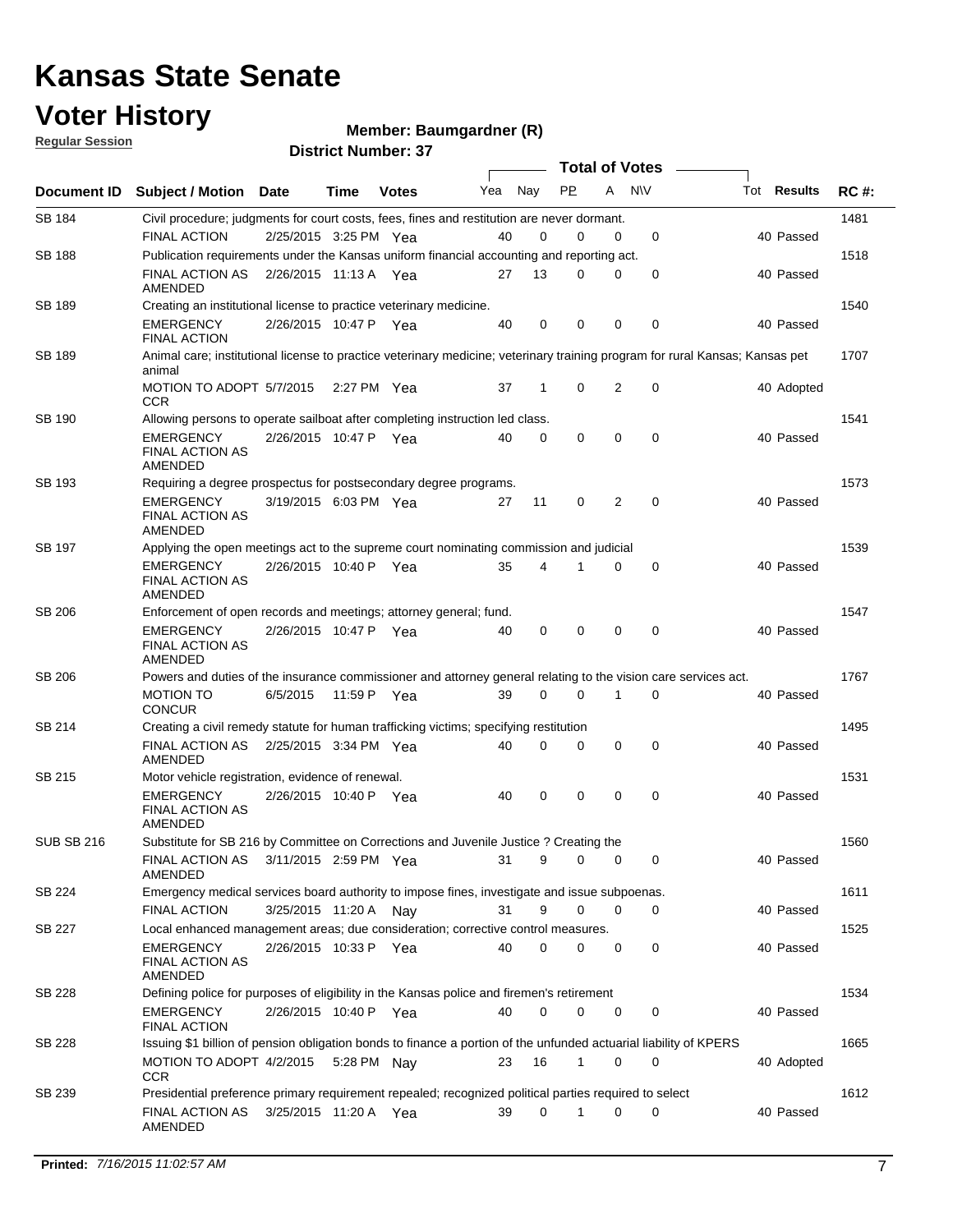### **Voter History**

**Regular Session**

#### **Member: Baumgardner (R)**

|                     | <b>Total of Votes</b>                                                                                                                           |                       |               |              |     |             |             |                |             |                    |             |
|---------------------|-------------------------------------------------------------------------------------------------------------------------------------------------|-----------------------|---------------|--------------|-----|-------------|-------------|----------------|-------------|--------------------|-------------|
| Document ID         | <b>Subject / Motion</b>                                                                                                                         | <b>Date</b>           | Time          | <b>Votes</b> | Yea | Nay         | <b>PP</b>   | A              | <b>NV</b>   | Tot <b>Results</b> | <b>RC#:</b> |
| SB 240              | State banking code and the state banking commissioner.                                                                                          |                       |               |              |     |             |             |                |             |                    | 1532        |
|                     | EMERGENCY<br><b>FINAL ACTION AS</b><br>AMENDED                                                                                                  | 2/26/2015 10:40 P Yea |               |              | 40  | $\mathbf 0$ | 0           | 0              | $\mathbf 0$ | 40 Passed          |             |
| SB 240              | State banking code and the state banking commissioner.                                                                                          |                       |               |              |     |             |             |                |             |                    | 1669        |
|                     | <b>MOTION TO</b><br><b>CONCUR</b>                                                                                                               | 4/2/2015              | 5:28 PM Yea   |              | 40  | $\mathbf 0$ | 0           | 0              | 0           | 40 Passed          |             |
| SB 241              | Amending the procedure for the approval of state contracts.                                                                                     |                       |               |              |     |             |             |                |             |                    | 1703        |
|                     | <b>EMERGENCY</b><br><b>FINAL ACTION</b>                                                                                                         | 5/5/2015              | 6:08 PM Yea   |              | 40  | $\mathbf 0$ | 0           | 0              | $\mathbf 0$ | 40 Passed          |             |
| SB 244              | Municipal budgets; notifications.                                                                                                               |                       |               |              |     |             |             |                |             |                    | 1551        |
|                     | FINAL ACTION AS<br>AMENDED                                                                                                                      | 3/9/2015              | 2:49 PM Yea   |              | 38  | 0           | 0           | 2              | 0           | 40 Passed          |             |
| SB 245              | Repealer; certain bridge inspections.                                                                                                           |                       |               |              |     |             |             |                |             |                    | 1613        |
|                     | <b>FINAL ACTION</b>                                                                                                                             | 3/25/2015 11:20 A Yea |               |              | 40  | $\mathbf 0$ | $\mathbf 0$ | 0              | 0           | 40 Passed          |             |
| SB 246              | Exempting certain state leases from energy audit requirements.                                                                                  |                       |               |              |     |             |             |                |             |                    | 1565        |
|                     | <b>FINAL ACTION AS</b><br>AMENDED                                                                                                               | 3/19/2015 3:07 PM Yea |               |              | 38  | $\mathbf 0$ | $\mathbf 0$ | 2              | 0           | 40 Passed          |             |
| SB 247              | Municipal audits.                                                                                                                               |                       |               |              |     |             |             |                |             |                    | 1552        |
|                     | <b>FINAL ACTION AS</b><br>AMENDED                                                                                                               | 3/9/2015              | 2:49 PM $Yea$ |              | 38  | $\mathbf 0$ | 0           | 2              | $\mathbf 0$ | 40 Passed          |             |
| SB 248              | Repealing; key deposit funds.                                                                                                                   |                       |               |              |     |             |             |                |             |                    | 1693        |
|                     | <b>EMERGENCY</b><br><b>FINAL ACTION</b>                                                                                                         | 5/5/2015              | 6:05 PM Yea   |              | 40  | $\mathbf 0$ | $\mathbf 0$ | 0              | $\mathbf 0$ | 40 Passed          |             |
| SB 249              | Purchasing; competitive bids; vehicle repairs.                                                                                                  |                       |               |              |     |             |             |                |             |                    | 1694        |
|                     | <b>EMERGENCY</b><br>FINAL ACTION AS<br>AMENDED                                                                                                  | 5/5/2015              | 6:05 PM Yea   |              | 39  | 1           | 0           | 0              | 0           | 40 Passed          |             |
| SB 250              | Joint committee on state building construction; reports of the secretary of administration.                                                     |                       |               |              |     |             |             |                |             |                    | 1699        |
|                     | <b>EMERGENCY</b><br><b>FINAL ACTION</b>                                                                                                         | 5/5/2015              | 6:05 PM Yea   |              | 40  | $\mathbf 0$ | 0           | 0              | 0           | 40 Passed          |             |
| SB 252              | Relating to the unlawful abuse of toxic vapors.                                                                                                 |                       |               |              |     |             |             |                |             |                    | 1556        |
|                     | <b>FINAL ACTION</b>                                                                                                                             | 3/11/2015 2:59 PM Yea |               |              | 40  | $\mathbf 0$ | 0           | 0              | 0           | 40 Passed          |             |
| SB 255              | Amendments relating to the sale and use of cigarettes and tobacco products.                                                                     |                       |               |              |     |             |             |                |             |                    | 1704        |
|                     | <b>EMERGENCY</b><br><b>FINAL ACTION</b>                                                                                                         | 5/5/2015              | 6:08 PM Yea   |              | 40  | 0           | 0           | 0              | 0           | 40 Passed          |             |
| SB 270              | Tax credit for low income students scholarship program act; eligible students.                                                                  |                       |               |              |     |             |             |                |             |                    | 1595        |
|                     | <b>FINAL ACTION</b>                                                                                                                             | 3/24/2015 10:23 A Yea |               |              | 29  | 11          | 0           | 0              | 0           | 40 Passed          |             |
| <b>H SUB SB 270</b> | Providing for a sales and compensating use tax rate of 6.85 and a rate of 5.9% on food;<br>Substitute motion to 5/29/2015 5:04 PM Nay<br>concur |                       |               |              | 11  | 28          | 0           | 1              | 0           | 40 Not passed      | 1749        |
| <b>H SUB SB 270</b> | Providing for a sales and compensating use tax rate of 6.5%; adjusting income tax rate reduction                                                |                       |               |              |     |             |             |                |             |                    | 1774        |
|                     | MOTION TO ADOPT 6/12/2015 4:33 PM Nay<br><b>CCR</b>                                                                                             |                       |               |              | 21  | 19          | 0           | 0              | 0           | 40 Adopted         |             |
| SB 271              | Exception from height and length vehicle limitations for forage cutters and custom                                                              |                       |               |              |     |             |             |                |             |                    | 1596        |
|                     | FINAL ACTION AS 3/24/2015 10:29 A Yea<br>AMENDED                                                                                                |                       |               |              | 40  | $\mathbf 0$ | 0           | 0              | 0           | 40 Passed          |             |
| SB 274              | Creating the seat belt safety fund; increasing the fine for adult seat belt violations; allowing                                                |                       |               |              |     |             |             |                |             |                    | 1652        |
|                     | FINAL ACTION AS<br>AMENDED                                                                                                                      | 4/2/2015              | 2:40 PM Yea   |              | 33  | 2           | 5           | 0              | 0           | 40 Passed          |             |
| SB 276              | Integrating certain statutes pertaining to business filings and limited liability                                                               |                       |               |              |     |             |             |                |             |                    | 1576        |
|                     | EMERGENCY<br>FINAL ACTION AS<br>AMENDED                                                                                                         | 3/19/2015 6:03 PM Yea |               |              | 38  | 0           | 0           | $\overline{2}$ | 0           | 40 Passed          |             |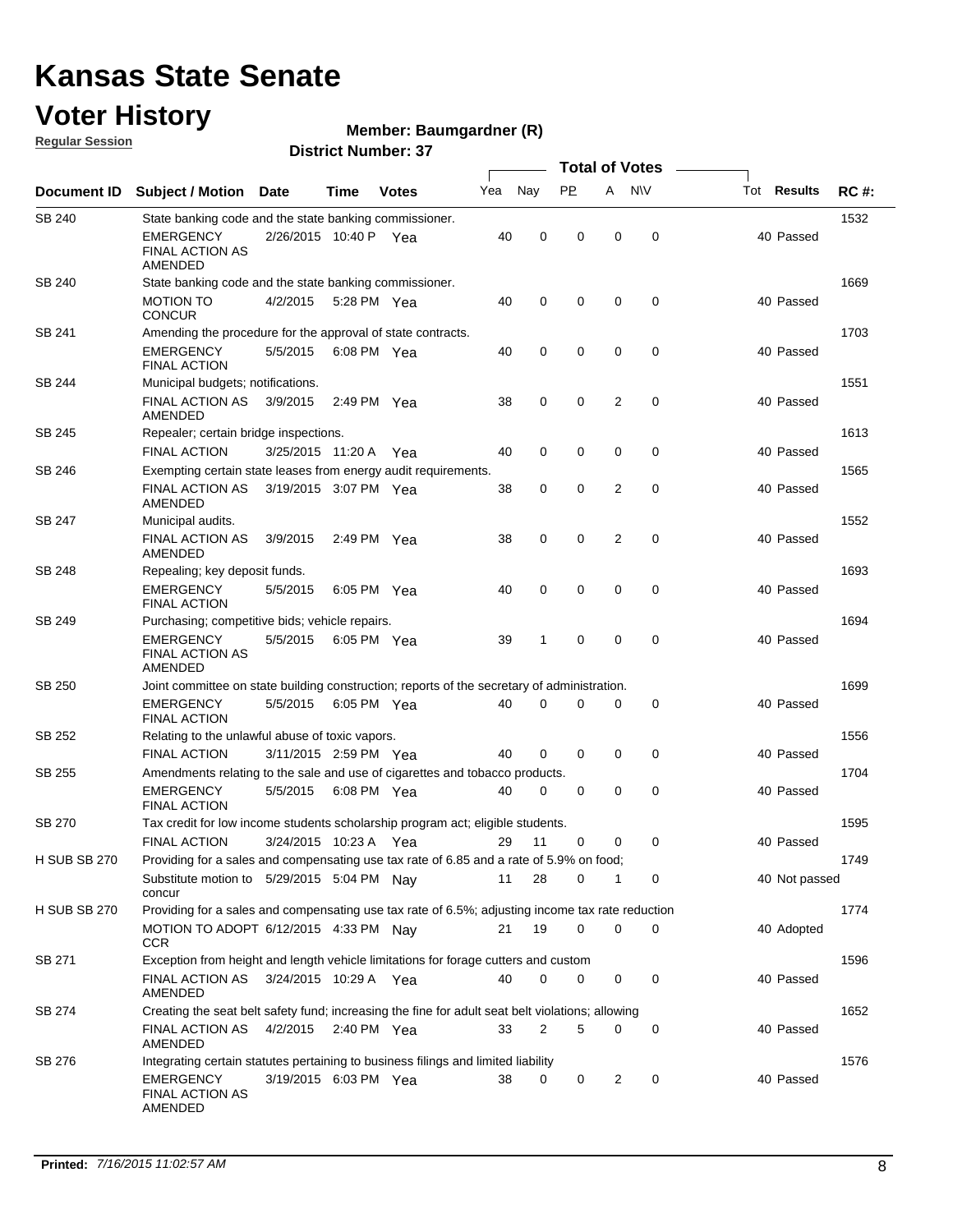### **Voter History**

**Member: Baumgardner (R)** 

**Regular Session**

|               | <b>Total of Votes</b>                                                                         |                       |      |              |     |             |             |                |             |  |                    |             |
|---------------|-----------------------------------------------------------------------------------------------|-----------------------|------|--------------|-----|-------------|-------------|----------------|-------------|--|--------------------|-------------|
| Document ID   | <b>Subject / Motion Date</b>                                                                  |                       | Time | <b>Votes</b> | Yea | Nay         | <b>PP</b>   | A              | <b>NV</b>   |  | Tot <b>Results</b> | <b>RC#:</b> |
| <b>SB 278</b> | Cowley county; official stone bridge capital of the state of Kansas.                          |                       |      |              |     |             |             |                |             |  |                    | 1586        |
|               | <b>FINAL ACTION</b>                                                                           | 3/24/2015 10:23 A     |      | Yea          | 40  | 0           | 0           | 0              | $\mathbf 0$ |  | 40 Passed          |             |
| <b>SB 280</b> | Sales tax authority for Thomas and Bourbon counties for constructing or remodeling county     |                       |      |              |     |             |             |                |             |  |                    | 1597        |
|               | <b>FINAL ACTION AS</b><br>AMENDED                                                             | 3/24/2015 10:29 A Yea |      |              | 40  | $\mathbf 0$ | 0           | 0              | 0           |  | 40 Passed          |             |
| SB 288        | Updating endorsement codes for commercial driver's licenses.                                  |                       |      |              |     |             |             |                |             |  |                    | 1587        |
|               | <b>FINAL ACTION</b>                                                                           | 3/24/2015 10:23 A Yea |      |              | 40  | 0           | 0           | 0              | 0           |  | 40 Passed          |             |
| SB 290        | Kansas code of military justice, Article 15; commanding officer's nonjudicial punishment.     |                       |      |              |     |             |             |                |             |  |                    | 1598        |
|               | <b>FINAL ACTION AS</b><br>AMENDED                                                             | 3/24/2015 10:29 A Yea |      |              | 40  | 0           | 0           | 0              | 0           |  | 40 Passed          |             |
| SR 1703       | Changes to the rules of the Senate for 2013-2016.                                             |                       |      |              |     |             |             |                |             |  |                    | 1440        |
|               | <b>FINAL ACTION</b>                                                                           | 1/14/2015 2:57 PM Yea |      |              | 36  | 3           | 0           | $\mathbf{1}$   | $\mathbf 0$ |  | 40 Passed          |             |
| HB 2003       | Cities; annexation of non-adjoining land.                                                     |                       |      |              |     |             |             |                |             |  |                    | 1651        |
|               | Adopt part 1                                                                                  | 4/1/2015              |      | 8:00 PM Yea  | 20  | 16          | 3           | $\mathbf{1}$   | $\mathbf 0$ |  | 40 Passed          |             |
| HB 2003       | Cities; annexation of non-adjoining land.                                                     |                       |      |              |     |             |             |                |             |  |                    | 1653        |
|               | FINAL ACTION AS<br><b>AMENDED</b>                                                             | 4/2/2015 2:40 PM Nay  |      |              | 24  | 11          | 5           | $\mathbf 0$    | 0           |  | 40 Passed          |             |
| HB 2003       | Limiting annexation of non-adjoining land in cities.                                          |                       |      |              |     |             |             |                |             |  |                    | 1730        |
|               | MOTION TO ADOPT 5/21/2015 10:34 A Nay<br><b>CCR</b>                                           |                       |      |              | 36  | 1           | 0           | 3              | 0           |  | 40 Adopted         |             |
| HB 2005       | Judicial branch; relating to court fees, docket fees and court costs; relating to dispositive |                       |      |              |     |             |             |                |             |  |                    | 1700        |
|               | <b>EMERGENCY</b><br><b>FINAL ACTION AS</b><br>AMENDED                                         | 5/5/2015              |      | 6:05 PM Yea  | 32  | 8           | 0           | 0              | $\mathbf 0$ |  | 40 Passed          |             |
| HB 2005       | Judicial branch budget.                                                                       |                       |      |              |     |             |             |                |             |  |                    | 1750        |
|               | MOTION TO ADOPT 5/30/2015 5:02 PM Nay<br><b>CCR</b>                                           |                       |      |              | 18  | 21          | 0           | 1              | 0           |  | 40 Not adopted     |             |
| HB 2005       | Judicial branch.                                                                              |                       |      |              |     |             |             |                |             |  |                    | 1752        |
|               | Sub motion to not<br>adopt and app CC                                                         | 5/31/2015 4:19 PM Nav |      |              | 11  | 28          | $\mathbf 0$ | 1              | $\mathbf 0$ |  | 40 Not passed      |             |
| HB 2005       | Judicial branch.                                                                              |                       |      |              |     |             |             |                |             |  |                    | 1753        |
|               | MOTION TO ADOPT 5/31/2015 4:33 PM Yea<br><b>CCR</b>                                           |                       |      |              | 25  | 14          | 0           | $\mathbf 1$    | 0           |  | 40 Adopted         |             |
| HB 2006       | Disabled veterans; public parking facility; no charge.                                        |                       |      |              |     |             |             |                |             |  |                    | 1566        |
|               | <b>FINAL ACTION AS</b><br>AMENDED                                                             | 3/19/2015 3:07 PM Yea |      |              | 38  | 0           | 0           | $\overline{2}$ | 0           |  | 40 Passed          |             |
| HB 2009       | Authorizing the division of post audit to background check contractors and other workers.     |                       |      |              |     |             |             |                |             |  |                    | 1614        |
|               | <b>FINAL ACTION</b>                                                                           | 3/25/2015 11:20 A     |      | Yea          | 40  | 0           | 0           | 0              | 0           |  | 40 Passed          |             |
| HB 2010       | Conducting information technology audits.                                                     |                       |      |              |     |             |             |                |             |  |                    | 1575        |
|               | <b>EMERGENCY</b><br><b>FINAL ACTION AS</b><br>AMENDED                                         | 3/19/2015 6:03 PM Yea |      |              | 38  | 0           | 0           | 2              | 0           |  | 40 Passed          |             |
| HB 2013       | Omega Psi Phi license plate.                                                                  |                       |      |              |     |             |             |                |             |  |                    | 1615        |
|               | FINAL ACTION AS<br>AMENDED                                                                    | 3/25/2015 11:20 A Yea |      |              | 40  | 0           | 0           | 0              | 0           |  | 40 Passed          |             |
| HB 2013       | Creating the commercial driver's license test fee fund; remitting examination fees.           |                       |      |              |     |             |             |                |             |  |                    | 1662        |
|               | MOTION TO ADOPT 4/2/2015<br><b>CCR</b>                                                        |                       |      | 4:41 PM Yea  | 40  | 0           | 0           | 0              | $\mathbf 0$ |  | 40 Adopted         |             |
| HB 2023       | Legislative review of exceptions to disclosure of public records.                             |                       |      |              |     |             |             |                |             |  |                    | 1569        |
|               | <b>MOTION TO</b><br><b>AMEND Hensley</b>                                                      | 3/19/2015 3:42 PM Nay |      |              | 6   | 32          | 0           | 2              | $\mathbf 0$ |  | 40 Rejected        |             |
| HB 2023       | Legislative review of exceptions to disclosure of public records.                             |                       |      |              |     |             |             |                |             |  |                    | 1572        |
|               | <b>EMERGENCY</b><br>FINAL ACTION                                                              | 3/19/2015 6:03 PM Yea |      |              | 38  | 0           | 0           | 2              | 0           |  | 40 Passed          |             |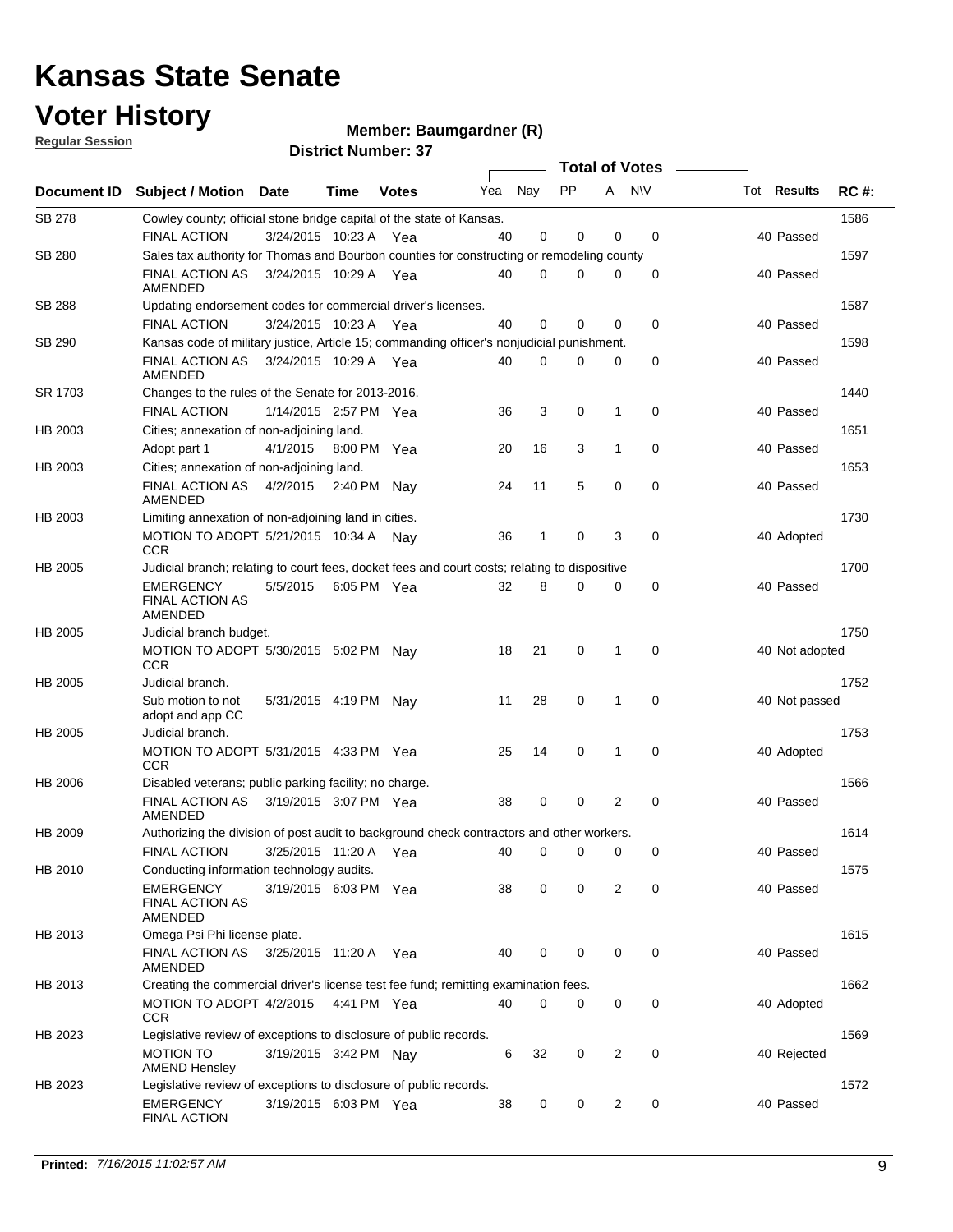#### **Voter History**

**Member: Baumgardner (R)** 

**Regular Session**

|                      |                                                                                                  |                       | <b>Total of Votes</b> |              |     |                |                |      |             |  |                    |             |
|----------------------|--------------------------------------------------------------------------------------------------|-----------------------|-----------------------|--------------|-----|----------------|----------------|------|-------------|--|--------------------|-------------|
|                      | Document ID Subject / Motion Date                                                                |                       | Time                  | <b>Votes</b> | Yea | Nay            | <b>PP</b>      | A NW |             |  | Tot <b>Results</b> | <b>RC#:</b> |
| HB 2025              | Amending the Kansas law enforcement training act.                                                |                       |                       |              |     |                |                |      |             |  |                    | 1567        |
|                      | FINAL ACTION AS<br><b>AMENDED</b>                                                                | 3/19/2015 3:07 PM Yea |                       |              | 38  | 0              | 0              | 2    | 0           |  | 40 Passed          |             |
| HB 2025              | Peer support counseling sessions for emergency services personnel and law enforcement personnel, |                       |                       |              |     |                |                |      |             |  |                    | 1727        |
|                      | MOTION TO ADOPT 5/19/2015 3:24 PM Yea<br><b>CCR</b>                                              |                       |                       |              | 37  | 0              | 0              | 3    | 0           |  | 40 Adopted         |             |
| S SUB FOR HB<br>2042 | Senate Substitute for HB 2042 by Committee on Public Health and Welfare - Statutorily created    |                       |                       |              |     |                |                |      |             |  |                    | 1616        |
|                      | <b>FINAL ACTION</b>                                                                              | 3/25/2015 11:20 A Yea |                       |              | 30  | 10             | 0              | 0    | 0           |  | 40 Passed          |             |
| S SUB HB 2042        | Statutorily created boards, councils and committees.                                             |                       |                       |              |     |                |                |      |             |  |                    | 1683        |
|                      | MOTION TO ADOPT 5/4/2015<br><b>CCR</b>                                                           |                       |                       | 2:52 PM Yea  | 30  | 10             | 0              | 0    | 0           |  | 40 Adopted         |             |
| S SUB FOR HB<br>2043 | Senate substitute for HB 2043 by Committee on Public Health and Welfare - Secretaries for        |                       |                       |              |     |                |                |      |             |  |                    | 1617        |
|                      | <b>FINAL ACTION</b>                                                                              | 3/25/2015 11:20 A Yea |                       |              | 40  | 0              | 0              | 0    | 0           |  | 40 Passed          |             |
| S SUB HB 2043        | Senate Substitute for HB 2043 by Committee on Public Health and Welfare - Secretary for aging    |                       |                       |              |     |                |                |      |             |  |                    | 1684        |
|                      | MOTION TO ADOPT 5/4/2015 2:52 PM Yea<br><b>CCR</b>                                               |                       |                       |              | 40  | 0              | 0              | 0    | 0           |  | 40 Adopted         |             |
| HB 2044              | License, registration and safety requirement for autocycle.                                      |                       |                       |              |     |                |                |      |             |  |                    | 1582        |
|                      | <b>EMERGENCY</b><br><b>FINAL ACTION AS</b><br>AMENDED                                            | 3/19/2015 6:13 PM Yea |                       |              | 38  | 0              | $\mathbf 0$    | 2    | $\mathbf 0$ |  | 40 Passed          |             |
| HB 2044              | License, registration and safety requirements for autocycle; omega psi phi license plate.        |                       |                       |              |     |                |                |      |             |  |                    | 1656        |
|                      | MOTION TO ADOPT 4/2/2015<br><b>CCR</b>                                                           |                       | 4:41 PM Yea           |              | 40  | 0              | 0              | 0    | 0           |  | 40 Adopted         |             |
| HB 2048              | Clarifying what items a search warrant may be issued for.                                        |                       |                       |              |     |                |                |      |             |  |                    | 1618        |
|                      | FINAL ACTION AS 3/25/2015 11:20 A Yea<br>AMENDED                                                 |                       |                       |              | 40  | 0              | 0              | 0    | $\mathbf 0$ |  | 40 Passed          |             |
| HB 2048              | Regulated scrap metal; crimes of theft and criminal damage to property, related sentencing       |                       |                       |              |     |                |                |      |             |  |                    | 1765        |
|                      | MOTION TO ADOPT 6/4/2015 2:43 PM Yea<br><b>CCR</b>                                               |                       |                       |              | 37  | 1              | 0              | 2    | 0           |  | 40 Adopted         |             |
| HB 2051              | Amendments concerning good time and program credits for certain inmates; use of risk             |                       |                       |              |     |                |                |      |             |  |                    | 1619        |
|                      | <b>FINAL ACTION AS</b><br>AMENDED                                                                | 3/25/2015 11:34 A Yea |                       |              | 40  | 0              | 0              | 0    | 0           |  | 40 Passed          |             |
| HB 2051              | Amendments concerning good time and program credits for certain inmates; use of risk             |                       |                       |              |     |                |                |      |             |  |                    | 1678        |
|                      | Not adopt CCR -<br>return to committee                                                           | 4/30/2015 2:59 PM Yea |                       |              | 20  | 20             | 0              | 0    | 0           |  | 40 Not passed      |             |
| HB 2051              | Amendments concerning good time and program credits for certain inmates; use of risk             |                       |                       |              |     |                |                |      |             |  |                    | 1681        |
|                      | MOTION TO ADOPT 4/30/2015 4:02 PM Yea<br><b>CCR</b>                                              |                       |                       |              | 40  | $\overline{0}$ | $\overline{0}$ | 0    | 0           |  | 40 Adopted         |             |
| HB 2053              | Clarifying comparable offenses for criminal history.                                             |                       |                       |              |     |                |                |      |             |  |                    | 1561        |
|                      | FINAL ACTION AS<br>AMENDED                                                                       | 3/11/2015 2:59 PM Yea |                       |              | 40  | 0              | 0              | 0    | 0           |  | 40 Passed          |             |
| HB 2055              | Conversion of out of state misdemeanors.                                                         |                       |                       |              |     |                |                |      |             |  |                    | 1633        |
|                      | <b>MOTION TO</b><br><b>AMEND Haley</b>                                                           | 3/25/2015 6:14 PM     |                       | Nav          | 7   | 31             | $\mathbf{1}$   | 1    | 0           |  | 40 Rejected        |             |
| HB 2055              | Conversion of out of state misdemeanors.                                                         |                       |                       |              |     |                |                |      |             |  |                    | 1643        |
|                      | <b>EMERGENCY</b><br><b>FINAL ACTION AS</b><br>AMENDED                                            | 3/25/2015 6:34 PM Yea |                       |              | 39  | 0              | 0              | 1    | 0           |  | 40 Passed          |             |
| HB 2055              | Conversion of out of state misdemeanors.                                                         |                       |                       |              |     |                |                |      |             |  |                    | 1728        |
|                      | MOTION TO ADOPT 5/19/2015 3:24 PM Yea<br><b>CCR</b>                                              |                       |                       |              | 37  | 0              | 0              | 3    | 0           |  | 40 Adopted         |             |
| HB 2061              | Amending the powers and duties of the Kansas department of agriculture division of               |                       |                       |              |     |                |                |      |             |  |                    | 1599        |
|                      | FINAL ACTION AS<br>AMENDED                                                                       | 3/24/2015 10:29 A Nay |                       |              | 28  | 12             | 0              | 0    | 0           |  | 40 Passed          |             |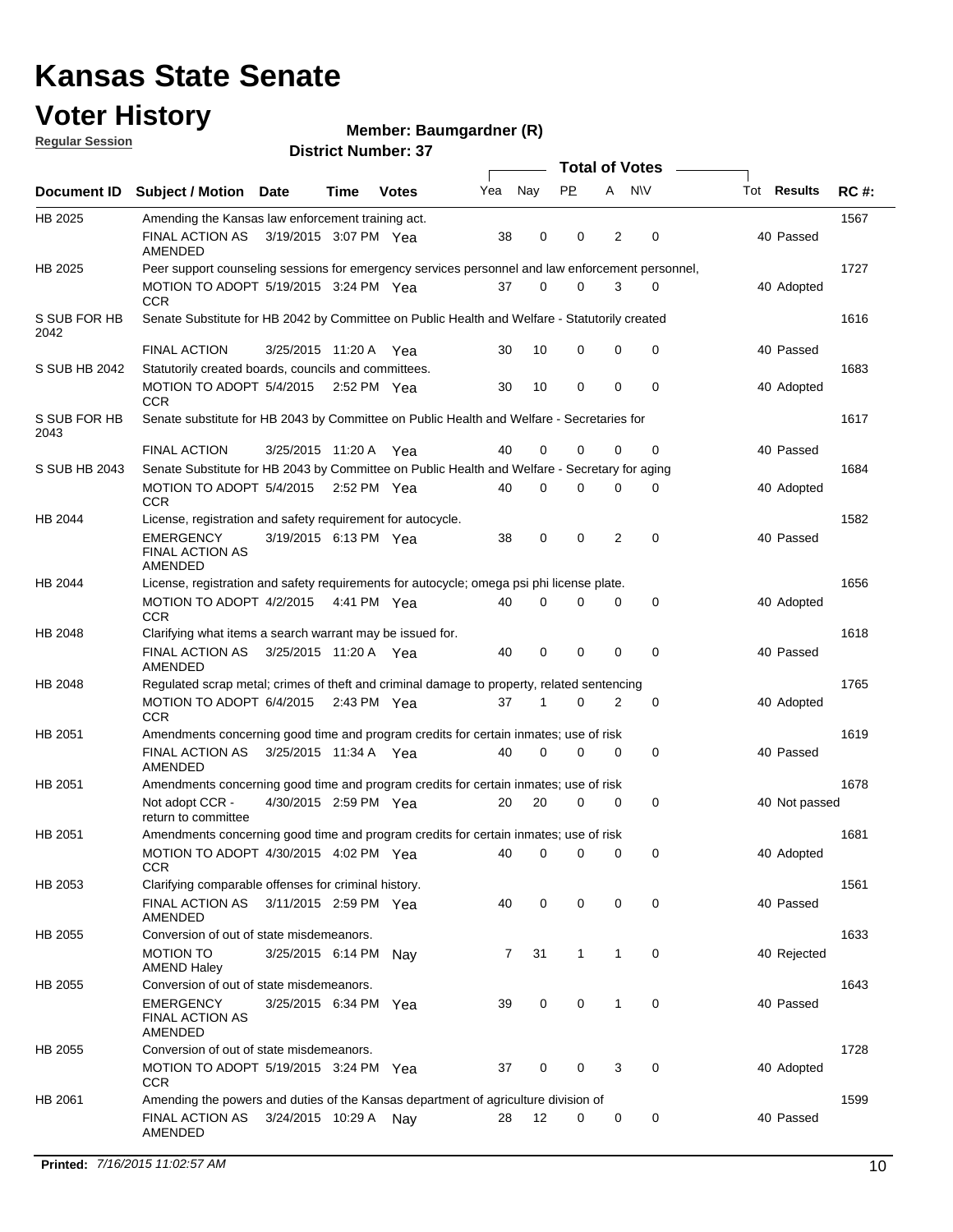### **Voter History**

**Member: Baumgardner (R)** 

**Regular Session**

|                      | <b>Total of Votes</b>                                                                                     |                       |             |              |     |          |             |                |             |  |             |             |
|----------------------|-----------------------------------------------------------------------------------------------------------|-----------------------|-------------|--------------|-----|----------|-------------|----------------|-------------|--|-------------|-------------|
| Document ID          | Subject / Motion Date                                                                                     |                       | Time        | <b>Votes</b> | Yea | Nay      | PP.         | Α              | <b>NV</b>   |  | Tot Results | <b>RC#:</b> |
| HB 2061              | Amending the powers and duties of the Kansas department of agriculture division of                        |                       |             |              |     |          |             |                |             |  |             | 1682        |
|                      | MOTION TO ADOPT 4/30/2015 4:02 PM Nav<br>CCR.                                                             |                       |             |              | 21  | 18       | 1           | 0              | 0           |  | 40 Adopted  |             |
| <b>HB 2064</b>       | Authorizing insurance companies to insure against the cost of legal services.                             |                       |             |              |     |          |             |                |             |  |             | 1620        |
|                      | <b>FINAL ACTION AS</b><br>AMENDED                                                                         | 3/25/2015 11:34 A Yea |             |              | 40  | 0        | 0           | 0              | 0           |  | 40 Passed   |             |
| HB 2064              | Insurance; legal services; nonprofit dental service corporations; updating certain definitions; excluding |                       |             |              |     |          |             |                |             |  |             | 1661        |
|                      | MOTION TO ADOPT 4/2/2015<br>CCR                                                                           |                       | 4:41 PM Yea |              | 40  | $\Omega$ | $\Omega$    | $\Omega$       | 0           |  | 40 Adopted  |             |
| <b>HB 2066</b>       | Amending certain statutes relating to investments by life insurance and other than                        |                       |             |              |     |          |             |                |             |  |             | 1578        |
|                      | <b>EMERGENCY</b><br><b>FINAL ACTION</b>                                                                   | 3/19/2015 6:13 PM Yea |             |              | 38  | 0        | $\mathbf 0$ | 2              | 0           |  | 40 Passed   |             |
| S SUB HB 2074        | Senate Substitute for HB 2074 by Committee on Federal and State Affairs - Kansas expanded                 |                       |             |              |     |          |             |                |             |  |             | 1718        |
|                      | <b>EMERGENCY</b><br><b>FINAL ACTION AS</b><br><b>AMENDED</b>                                              | 5/14/2015 7:03 PM Yea |             |              | 24  | 12       | 2           | 2              | 0           |  | 40 Passed   |             |
| <b>HB 2085</b>       | Contracts between the secretary of transportation and the Kansas Turnpike                                 |                       |             |              |     |          |             |                |             |  |             | 1574        |
|                      | <b>EMERGENCY</b><br><b>FINAL ACTION</b>                                                                   | 3/19/2015 6:03 PM Yea |             |              | 37  | 1        | 0           | $\overline{2}$ | 0           |  | 40 Passed   |             |
| S SUB FOR HB<br>2090 | Senate Substitute for HB 2090 by Committee on Transportation - Relating to motor vehicle                  |                       |             |              |     |          |             |                |             |  |             | 1581        |
|                      | <b>EMERGENCY</b><br><b>FINAL ACTION</b>                                                                   | 3/19/2015 6:13 PM Yea |             |              | 38  | 0        | $\mathbf 0$ | $\overline{2}$ | 0           |  | 40 Passed   |             |
| S SUB HB 2090        | Relating to motor vehicle registration, apportioned registration for fleet vehicles,                      |                       |             |              |     |          |             |                |             |  |             | 1657        |
|                      | MOTION TO ADOPT 4/2/2015<br><b>CCR</b>                                                                    |                       | 4:41 PM Yea |              | 40  | $\Omega$ | $\mathbf 0$ | $\mathbf 0$    | $\mathbf 0$ |  | 40 Adopted  |             |
| S SUB HB 2094        | Reconciling amendments to certain statutes.                                                               |                       |             |              |     |          |             |                |             |  |             | 1773        |
|                      | <b>EMERGENCY</b><br><b>FINAL ACTION AS</b><br>AMENDED                                                     | 6/10/2015 10:56 P Yea |             |              | 33  | 0        | 0           | 7              | 0           |  | 40 Passed   |             |
| S SUB HB 2095        | Senate Substitute for HB 2095 by Select Committee on KPERS - Working after retirement.                    |                       |             |              |     |          |             |                |             |  |             | 1705        |
|                      | <b>EMERGENCY</b><br><b>FINAL ACTION AS</b><br>AMENDED                                                     | 5/5/2015              | 6:08 PM Yea |              | 40  | $\Omega$ | 0           | $\Omega$       | 0           |  | 40 Passed   |             |
| S SUB HB 2095        | Providing working after retirement provisions for certain retirants and extending current sunset for      |                       |             |              |     |          |             |                |             |  |             | 1722        |
|                      | MOTION TO ADOPT 5/14/2015 7:03 PM Yea<br><b>CCR</b>                                                       |                       |             |              | 38  | 0        | $\mathbf 0$ | 2              | 0           |  | 40 Adopted  |             |
| S SUB FOR HB<br>2096 | Senate Substitute for HB 2096 by Committee on Commerce - Public employees concerning public               |                       |             |              |     |          |             |                |             |  |             | 1609        |
|                      | <b>MOTION TO</b><br><b>AMEND Love</b>                                                                     | 3/24/2015 3:13 PM Nay |             |              |     |          | 13 19 7 1 0 |                |             |  | 40 Rejected |             |
| HB 2097              | State fire marshal; search and rescue teams and hazardous materials response teams; tort claims           |                       |             |              |     |          |             |                |             |  |             | 1697        |
|                      | <b>EMERGENCY</b><br>FINAL ACTION                                                                          | 5/5/2015 6:05 PM Yea  |             |              | 40  | 0        | $\Omega$    | 0              | $\mathbf 0$ |  | 40 Passed   |             |
| S SUB FOR HB<br>2101 | Senate Substitute for HB 2101 by Select Committee on KPERS - Enacting the Kansas                          |                       |             |              |     |          |             |                |             |  |             | 1621        |
|                      | FINAL ACTION                                                                                              | 3/25/2015 11:34 A Yea |             |              | 40  | 0        | 0           | 0              | 0           |  | 40 Passed   |             |
| S SUB HB 2101        | Senate Substitute for HB 2101 by Committee on KPERS - Definition of "police" for purposes of              |                       |             |              |     |          |             |                |             |  |             | 1658        |
|                      | MOTION TO ADOPT 4/2/2015 4:41 PM Yea<br><b>CCR</b>                                                        |                       |             |              | 40  | 0        | $\mathbf 0$ | 0              | 0           |  | 40 Adopted  |             |
| HB 2103              | Designating bridge no. 14 (030) in Clay county as the Clay county Vietnam veterans bridge.                |                       |             |              |     |          |             |                |             |  |             | 1588        |
|                      | <b>FINAL ACTION</b>                                                                                       | 3/24/2015 10:23 A Yea |             |              | 40  | 0        | $\mathbf 0$ | 0              | 0           |  | 40 Passed   |             |
| HB 2104              | Elections; filling vacancies of nominations.<br><b>FINAL ACTION AS</b><br>AMENDED                         | 3/25/2015 11:34 A     |             | Yea          | 28  | 12       | 0           | 0              | 0           |  | 40 Passed   | 1622        |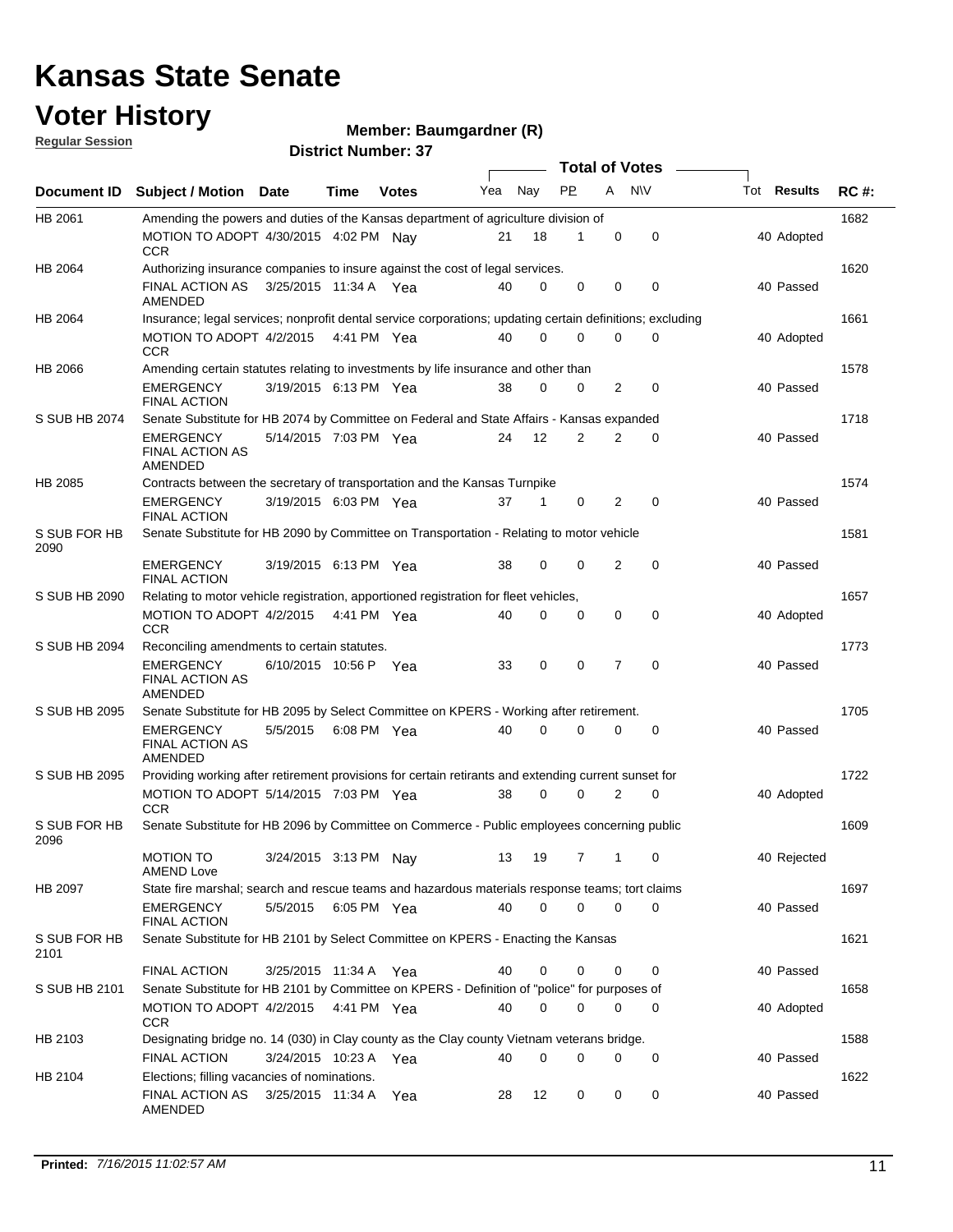### **Voter History**

**Member: Baumgardner (R)** 

**Regular Session**

|                      |                                                                                                                  | <b>Total of Votes</b> |             |              |     |             |              |                |             |  |                    |             |
|----------------------|------------------------------------------------------------------------------------------------------------------|-----------------------|-------------|--------------|-----|-------------|--------------|----------------|-------------|--|--------------------|-------------|
|                      | Document ID Subject / Motion Date                                                                                |                       | Time        | <b>Votes</b> | Yea | Nay         | PP           | A              | <b>NV</b>   |  | Tot <b>Results</b> | <b>RC#:</b> |
| HB 2104              | Elections; municipal election dates changed; filling vacancies of nominees; presidential                         |                       |             |              |     |             |              |                |             |  |                    | 1710        |
|                      | MOTION TO ADOPT 5/13/2015 3:34 PM Yea<br><b>CCR</b>                                                              |                       |             |              | 22  | 13          | 3            | 2              | 0           |  | 40 Adopted         |             |
| HB 2106              | Amending criminal penalties under the Kansas uniform securities act.                                             |                       |             |              |     |             |              |                |             |  |                    | 1600        |
|                      | FINAL ACTION AS<br>AMENDED                                                                                       | 3/24/2015 10:29 A Yea |             |              | 40  | $\mathbf 0$ | $\mathbf 0$  | $\mathbf 0$    | $\mathbf 0$ |  | 40 Passed          |             |
| S SUB HB 2109        | Senate Substitute for HB 2109 by Committee on Assessment and Taxation - providing for a sales                    |                       |             |              |     |             |              |                |             |  |                    | 1741        |
|                      | <b>MOTION TO</b><br><b>STRIKE ENACTING</b><br><b>CLAUSE</b>                                                      | 5/27/2015 11:45 A Yea |             |              | 13  | 25          | 0            | 2              | $\Omega$    |  | 40 Not passed      |             |
| S SUB HB 2109        | Senate Substitute for HB 2109 by Committee on Assessment and Taxation - providing for a sales                    |                       |             |              |     |             |              |                |             |  |                    | 1742        |
|                      | <b>MOTION TO</b><br><b>AMEND Hensley</b>                                                                         | 5/27/2015 2:36 PM Yea |             |              | 16  | 20          | 2            | 2              | 0           |  | 40 Rejected        |             |
| S SUB HB 2109        | Senate Substitute for HB 2109 by Committee on Assessment and Taxation - providing for a sales                    |                       |             |              |     |             |              |                |             |  |                    | 1743        |
|                      | <b>MOTION TO</b><br><b>AMEND Hensley</b>                                                                         | 5/27/2015 2:41 PM Yea |             |              | 27  | 10          | 0            | 3              | $\Omega$    |  | 40 Adopted         |             |
| S SUB HB 2109        | Senate Substitute for HB 2109 by Committee on Assessment and Taxation - providing for a sales                    |                       |             |              |     |             |              |                |             |  |                    | 1744        |
|                      | <b>MOTION TO</b><br><b>AMEND Pettey</b>                                                                          | 5/27/2015 3:11 PM Yea |             |              | 27  | 5           | 6            | $\overline{2}$ | 0           |  | 40 Adopted         |             |
| S SUB HB 2109        | Senate Substitute for HB 2109 by Committee on Assessment and Taxation - providing for a sales                    |                       |             |              |     |             |              |                |             |  |                    | 1745        |
|                      | <b>MOTION TO</b><br><b>AMEND ODonnell</b>                                                                        | 5/27/2015 5:01 PM Nav |             |              | 0   | 32          | 6            | 2              | 0           |  | 40 Rejected        |             |
| S SUB HB 2109        | Senate Substitute for HB 2109 by Committee on Assessment and Taxation - providing for a sales                    |                       |             |              |     |             |              |                |             |  |                    | 1746        |
|                      | Recommend<br>favorably for passage                                                                               | 5/27/2015 5:19 PM Nay |             |              | 1   | 30          | 7            | 2              | 0           |  | 40 Not passed      |             |
| S SUB HB 2109        | Senate Substitute for HB 2109 by Committee on Assessment and Taxation - providing for a sales                    |                       |             |              |     |             |              |                |             |  |                    | 1754        |
|                      | Retain Part 2 of<br>Abrams Amendment                                                                             | 5/31/2015 11:29 P     |             | Nav          | 9   | 30          | $\Omega$     | 1              | $\Omega$    |  | 40 Not passed      |             |
| S SUB HB 2109        | Senate Substitute for HB 2109 by Committee on Assessment and Taxation - providing for a sales                    |                       |             |              |     |             |              |                |             |  |                    | 1759        |
|                      | Part 1 Donovan<br>Amendment                                                                                      | 6/1/2015              | 6:08 PM Yea |              | 33  | 4           |              | 2              | 0           |  | 40 Passed          |             |
| S SUB HB 2109        | Senate Substitute for HB 2109 by Committee on Assessment and Taxation - providing for a sales                    |                       |             |              |     |             |              |                |             |  |                    | 1760        |
|                      | Part 2 Donovan<br>Amendment                                                                                      | 6/1/2015              | 6:30 PM Nay |              | 8   | 30          | 0            | 2              | 0           |  | 40 Not passed      |             |
| S SUB FOR HB<br>2109 | Senate Substitute for HB 2109 by Committee on Assessment and Taxation - providing for a sales                    |                       |             |              |     |             |              |                |             |  |                    | 1761        |
|                      | <b>MOTION TO</b><br><b>AMEND LaTurner</b>                                                                        | 6/2/2015              | 3:40 PM Nay |              | 29  | 9           | 1            | 1              | 0           |  | 40 Adopted         |             |
| S SUB FOR HB<br>2109 | Senate Substitute for HB 2109 by Committee on Assessment and Taxation - providing for a sales                    |                       |             |              |     |             |              |                |             |  |                    | 1762        |
|                      | <b>MOTION TO</b><br><b>AMEND King</b>                                                                            | 6/2/2015              | 5:32 PM Yea |              | 21  | 17          | 1            | 1              | 0           |  | 40 Adopted         |             |
| S SUB FOR HB<br>2109 | Senate Substitute for HB 2109 by Committee on Assessment and Taxation - providing for a sales                    |                       |             |              |     |             |              |                |             |  |                    | 1763        |
|                      | <b>MOTION TO</b><br><b>AMEND Francisco</b>                                                                       | 6/2/2015              | 5:56 PM Yea |              | 24  | 11          | 1            | 4              | 0           |  | 40 Adopted         |             |
| S SUB FOR HB<br>2109 | Senate Substitute for HB 2109 by Committee on Assessment and Taxation - providing for a sales                    |                       |             |              |     |             |              |                |             |  |                    | 1764        |
|                      | <b>EMERGENCY</b><br><b>FINAL ACTION AS</b><br>AMENDED                                                            | 6/3/2015              | 10:56 A Yea |              | 25  | 13          | $\mathbf{1}$ | 1              | 0           |  | 40 Passed          |             |
| S SUB HB 2109        | Providing for a sales and compensating use tax rate of 6.5% and a rate of 6.0% on food;                          |                       |             |              |     |             |              |                |             |  |                    | 1768        |
|                      | MOTION TO ADOPT 6/6/2015<br><b>CCR</b>                                                                           |                       | 3:33 PM Nav |              | 5   | 34          | 0            | 1              | 0           |  | 40 Not adopted     |             |
| S SUB HB 2109        | Providing for sales and compensating tax rates and lower rate on food purchases and exemption sunset; income tax |                       |             |              |     |             |              |                |             |  |                    | 1771        |
|                      | MOTION TO ADOPT 6/7/2015<br><b>CCR</b>                                                                           |                       | 7:09 PM Nay |              | 21  | 17          | 0            | 2              | 0           |  | 40 Adopted         |             |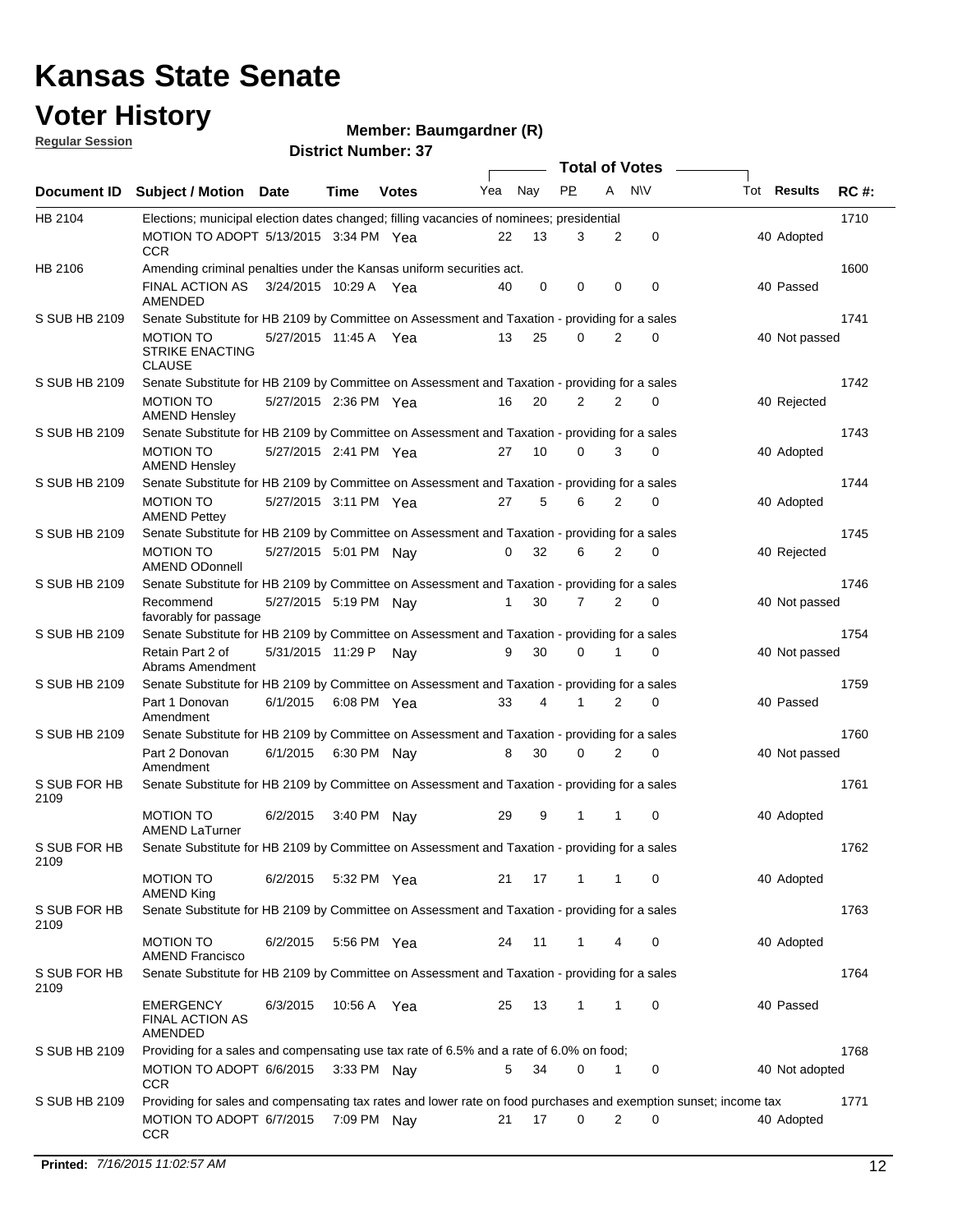#### **Voter History**

**Member: Baumgardner (R)** 

**Regular Session**

|                      |                                                                                                |                       |               |              | <b>Total of Votes</b> |             |           |   |             |                                                                                                                                          |             |
|----------------------|------------------------------------------------------------------------------------------------|-----------------------|---------------|--------------|-----------------------|-------------|-----------|---|-------------|------------------------------------------------------------------------------------------------------------------------------------------|-------------|
| <b>Document ID</b>   | <b>Subject / Motion Date</b>                                                                   |                       | Time          | <b>Votes</b> | Yea                   | Nay         | <b>PP</b> |   | A NW        | Tot <b>Results</b>                                                                                                                       | <b>RC#:</b> |
| HB 2111              | Code of civil procedure; items allowable as costs.                                             |                       |               |              |                       |             |           |   |             |                                                                                                                                          | 1635        |
|                      | EMERGENCY<br><b>FINAL ACTION AS</b><br>AMENDED                                                 | 3/25/2015 6:34 PM Yea |               |              | 38                    | 1           | 0         | 1 | $\mathbf 0$ | 40 Passed                                                                                                                                |             |
| HB 2111              | court costs, fees, fines                                                                       |                       |               |              |                       |             |           |   |             | Courts; district; magistrate judge jurisdiction and power; county law libraries code of civil prodcedure, items allowable as costs; 1660 |             |
|                      | MOTION TO ADOPT 4/2/2015<br><b>CCR</b>                                                         |                       | 4:41 PM Yea   |              | 40                    | 0           | 0         | 0 | 0           | 40 Adopted                                                                                                                               |             |
| S SUB FOR HB<br>2124 | Senate Substitute for HB 2124 by Committee on Judiciary - Uniform commercial code (UCC)        |                       |               |              |                       |             |           |   |             |                                                                                                                                          | 1642        |
|                      | <b>EMERGENCY</b><br><b>FINAL ACTION</b>                                                        | 3/25/2015 6:34 PM Yea |               |              | 39                    | $\mathbf 0$ | 0         |   | $\mathbf 0$ | 40 Passed                                                                                                                                |             |
| S SUB HB 2124        | Amendments relating to the sale of cigarettes and tobacco products.                            |                       |               |              |                       |             |           |   |             |                                                                                                                                          | 1729        |
|                      | MOTION TO ADOPT 5/19/2015 3:24 PM Yea<br>CCR                                                   |                       |               |              | 37                    | 0           | 0         | 3 | $\mathbf 0$ | 40 Adopted                                                                                                                               |             |
| HB 2126              | Updating risk-based capital instructions effective date, expiration date for property          |                       |               |              |                       |             |           |   |             |                                                                                                                                          | 1589        |
|                      | <b>FINAL ACTION</b>                                                                            | 3/24/2015 10:23 A Yea |               |              | 40                    | $\Omega$    | 0         | 0 | 0           | 40 Passed                                                                                                                                |             |
| S SUB FOR HB<br>2135 | Senate Substitute for HB 2135 by Committee on Ways and Means - Appropriations for FY 2015, FY  |                       |               |              |                       |             |           |   |             |                                                                                                                                          | 1629        |
|                      | <b>MOTION TO</b><br>AMEND Schmidt V                                                            | 3/25/2015 2:43 PM Nay |               |              | 15                    | 23          | 2         | 0 | 0           | 40 Rejected                                                                                                                              |             |
| S SUB FOR HB<br>2135 | Senate Substitute for HB 2135 by Committee on Ways and Means - Appropriations for FY 2015, FY  |                       |               |              |                       |             |           |   |             |                                                                                                                                          | 1630        |
|                      | <b>MOTION TO</b><br><b>AMEND Holland</b>                                                       | 3/25/2015 4:04 PM Nay |               |              | 11                    | 29          | 0         | 0 | 0           | 40 Rejected                                                                                                                              |             |
| S SUB FOR HB<br>2135 | Senate Substitute for HB 2135 by Committee on Ways and Means - Appropriations for FY 2015, FY  |                       |               |              |                       |             |           |   |             |                                                                                                                                          | 1631        |
|                      | <b>MOTION TO</b><br><b>AMEND Pyle</b>                                                          | 3/25/2015 4:26 PM Nay |               |              | 8                     | 30          | 0         | 2 | 0           | 40 Rejected                                                                                                                              |             |
| S SUB FOR HB<br>2135 | Senate Substitute for HB 2135 by Committee on Ways and Means - Appropriations for FY 2015, FY  |                       |               |              |                       |             |           |   |             |                                                                                                                                          | 1632        |
|                      | <b>MOTION TO</b><br><b>AMEND Francisco</b>                                                     | 3/25/2015 4:51 PM Nay |               |              | 8                     | 32          | 0         | 0 | $\mathbf 0$ | 40 Rejected                                                                                                                              |             |
| S SUB FOR HB<br>2135 | Senate Substitute for HB 2135 by Committee on Ways and Means - Appropriations for FY 2015, FY  |                       |               |              |                       |             |           |   |             |                                                                                                                                          | 1634        |
|                      | <b>EMERGENCY</b><br>FINAL ACTION AS<br>AMENDED                                                 | 3/25/2015 6:34 PM Yea |               |              | 26                    | 13          | 0         | 1 | $\mathbf 0$ | 40 Passed                                                                                                                                |             |
| S SUB HB 2135        | moneys from certain                                                                            |                       |               |              |                       |             |           |   |             | For fiscal year 2016, authorizing the director of the budget to lapse moneys in certain state general fund accounts and transfer 1775    |             |
|                      | MOTION TO ADOPT 6/12/2015 5:19 PM Yea<br>CCR                                                   |                       |               |              |                       |             |           |   | 38 1 0 1 0  | 40 Adopted                                                                                                                               |             |
| HB 2142              |                                                                                                |                       |               |              |                       |             |           |   |             | Amending the definitions of "fraudulent insurance act" and "external review organization"; excluding individual accident and             | 1623        |
|                      | sickness policies<br><b>FINAL ACTION AS</b><br>AMENDED                                         | 3/25/2015 11:34 A Yea |               |              | 39                    | 1           | 0         | 0 | 0           | 40 Passed                                                                                                                                |             |
| SB 2142              | Reconciling certain amendments to the local government budget election requirements            |                       |               |              |                       |             |           |   |             |                                                                                                                                          | 1776        |
|                      | MOTION TO ADOPT 6/26/2015 10:28 A Yea<br><b>CCR</b>                                            |                       |               |              | 24                    | 8           | 4         | 4 | 0           | 40 Adopted                                                                                                                               |             |
| S SUB HB 2149        | Senate Substitute for HB 2149 by Committee on Public Health and Welfare - Kansas program of    |                       |               |              |                       |             |           |   |             |                                                                                                                                          | 1601        |
|                      | FINAL ACTION AS<br>AMENDED                                                                     | 3/24/2015 10:29 A Yea |               |              | 40                    | 0           | 0         | 0 | 0           | 40 Passed                                                                                                                                |             |
| S SUB HB 2149        | Kansas program of medical assistance; relating to donor human breast milk and medications used |                       |               |              |                       |             |           |   |             |                                                                                                                                          | 1685        |
|                      | MOTION TO ADOPT 5/4/2015 2:52 PM Yea<br>CCR.                                                   |                       |               |              | 31                    | 6           | 3         | 0 | $\mathbf 0$ | 40 Adopted                                                                                                                               |             |
| HB 2154              | Authorizing private sector employers to establish a hiring preference for veterans.            |                       |               |              |                       |             |           |   |             |                                                                                                                                          | 1654        |
|                      | FINAL ACTION AS<br>AMENDED                                                                     | 4/2/2015              | 2:40 PM $Yea$ |              | 40                    | 0           | 0         | 0 | 0           | 40 Passed                                                                                                                                |             |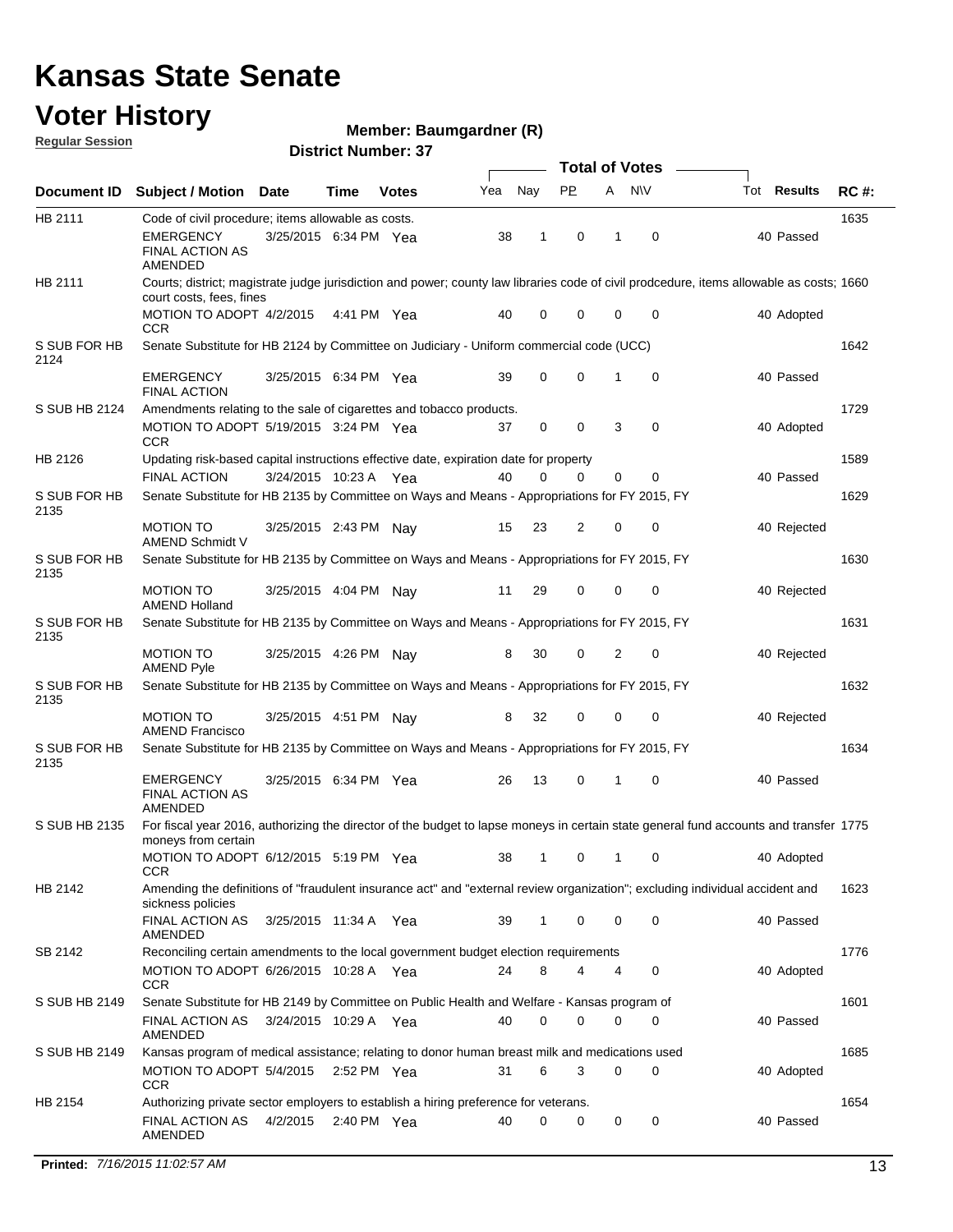#### **Voter History Regular Session**

**Member: Baumgardner (R)** 

| <u>noquial oceanuli</u>  | <b>District Number: 37</b>                                                                                                               |                       |             |              |     |             |              |              |             |  |                    |             |  |
|--------------------------|------------------------------------------------------------------------------------------------------------------------------------------|-----------------------|-------------|--------------|-----|-------------|--------------|--------------|-------------|--|--------------------|-------------|--|
|                          | Total of Votes –                                                                                                                         |                       |             |              |     |             |              |              |             |  |                    |             |  |
| <b>Document ID</b>       | <b>Subject / Motion</b>                                                                                                                  | <b>Date</b>           | Time        | <b>Votes</b> | Yea | Nay         | <b>PP</b>    | A            | <b>NV</b>   |  | Tot <b>Results</b> | <b>RC#:</b> |  |
| HB 2154                  | Authorizing private sector employers to establish a hiring preference for veterans.                                                      |                       |             |              |     |             |              |              |             |  |                    | 1711        |  |
|                          | MOTION TO ADOPT 5/13/2015 3:34 PM Yea<br><b>CCR</b>                                                                                      |                       |             |              | 38  | 0           | 0            | 2            | 0           |  | 40 Adopted         |             |  |
| <b>SUB HB 2155</b>       | Senate Sub for HB 2155 by the Committee on Federal and State Affairs-Charitable gaming;                                                  |                       |             |              |     |             |              |              |             |  |                    | 1639        |  |
|                          | <b>EMERGENCY</b><br><b>FINAL ACTION AS</b><br>AMENDED                                                                                    | 3/25/2015 6:34 PM Yea |             |              | 38  | 0           |              | 1            | 0           |  | 40 Passed          |             |  |
| S SUB HB 2155            | Senate Substitute for HB 2155 by Committee on Federal and State Affairs - Charitable gaming, bingo                                       |                       |             |              |     |             |              |              |             |  |                    | 1686        |  |
|                          | MOTION TO ADOPT 5/4/2015<br><b>CCR</b>                                                                                                   |                       | 2:52 PM P&P |              | 37  | 1           | 2            | 0            | 0           |  | 40 Adopted         |             |  |
| <b>SUB HB 2159</b>       | Substitute for HB 2159 by Committee on Judiciary - Expungement of driving under the                                                      |                       |             |              |     |             |              |              |             |  |                    | 1641        |  |
|                          | <b>EMERGENCY</b><br><b>FINAL ACTION AS</b><br>AMENDED                                                                                    | 3/25/2015 6:34 PM Yea |             |              | 39  | 0           | 0            | 1            | 0           |  | 40 Passed          |             |  |
| <b>SUB HB 2159</b>       | Authorizing a driver's license with a DUI-IID designation; creating the DUI-IID designation fund; amending authorized<br>restrictions of |                       |             |              |     |             |              |              |             |  |                    | 1712        |  |
|                          | MOTION TO ADOPT 5/13/2015 3:34 PM Yea<br><b>CCR</b>                                                                                      |                       |             |              | 38  | $\mathbf 0$ | 0            | 2            | $\mathbf 0$ |  | 40 Adopted         |             |  |
| HB 2165                  | Municipalities; contacts; filling vacancies in certain improvement districts.                                                            |                       |             |              |     |             |              |              |             |  |                    | 1602        |  |
|                          | <b>FINAL ACTION AS</b><br>AMENDED                                                                                                        | 3/24/2015 10:29 A Yea |             |              | 40  | 0           | 0            | $\mathbf 0$  | 0           |  | 40 Passed          |             |  |
| HB 2165                  | Municipalities, contracts; filling vacancies in certain improvement districts; bid threshold,<br>MOTION TO ADOPT 5/4/2015                |                       |             | 2:52 PM Nav  | 30  | 7           | 3            | 0            | 0           |  | 40 Adopted         | 1687        |  |
|                          | <b>CCR</b>                                                                                                                               |                       |             |              |     |             |              |              |             |  |                    |             |  |
| S SUB FOR SUB<br>HB 2170 | Senate Substitute for Substitute for HB 2170 by Committee on Education -- Creating the freedom                                           |                       |             |              |     |             |              |              |             |  |                    | 1638        |  |
|                          | <b>EMERGENCY</b><br><b>FINAL ACTION</b>                                                                                                  | 3/25/2015 6:34 PM Yea |             |              | 38  | 1           | 0            | 1            | 0           |  | 40 Passed          |             |  |
| S SUB SUB HB<br>2170     | Creating the freedom from unsafe restraint and seclusion act.                                                                            |                       |             |              |     |             |              |              |             |  |                    | 1723        |  |
|                          | MOTION TO ADOPT 5/14/2015 7:03 PM Yea<br><b>CCR</b>                                                                                      |                       |             |              | 36  | 2           | $\mathbf 0$  | 2            | 0           |  | 40 Adopted         |             |  |
| S SUB FOR HB<br>2177     | Senate Substitute for HB 2177 by Committee on Natural Resources - Establishing water                                                     |                       |             |              |     |             |              |              |             |  |                    | 1640        |  |
|                          | <b>EMERGENCY</b><br><b>FINAL ACTION</b>                                                                                                  | 3/25/2015 6:34 PM Yea |             |              | 39  | $\mathbf 0$ | 0            | $\mathbf{1}$ | 0           |  | 40 Passed          |             |  |
| S SUB HB 2177            | Establishing water conservation areas.                                                                                                   |                       |             |              |     |             |              |              |             |  |                    | 1766        |  |
|                          | MOTION TO ADOPT 6/4/2015<br><b>CCR</b>                                                                                                   |                       |             | 2:43 PM Nay  | 11  | 25          | 2            | 2            | 0           |  | 40 Not adopted     |             |  |
| HB 2183                  | Campaign finance.                                                                                                                        |                       |             |              |     |             |              |              |             |  |                    | 1584        |  |
|                          | <b>MOTION TO</b><br>AMEND Schmidt V                                                                                                      | 3/23/2015 4:41 PM Nay |             |              | 16  | 20          | 1            | 3            | 0           |  | 40 Rejected        |             |  |
| HB 2183                  | Campaign finance.                                                                                                                        |                       |             |              |     |             |              |              |             |  |                    | 1585        |  |
|                          | <b>MOTION TO</b><br><b>AMEND Holland</b>                                                                                                 | 3/23/2015 4:46 PM Nay |             |              | 13  | 24          | 0            | 3            | 0           |  | 40 Rejected        |             |  |
| HB 2183                  | Campaign finance.                                                                                                                        |                       |             |              |     |             |              |              |             |  |                    | 1603        |  |
|                          | <b>FINAL ACTION AS</b><br>AMENDED                                                                                                        | 3/24/2015 10:29 A Yea |             |              | 29  | 9           | 2            | 0            | 0           |  | 40 Passed          |             |  |
| HB 2183                  | Government ethics; lobbying; campaign finance.                                                                                           |                       |             |              |     |             |              |              |             |  |                    | 1751        |  |
|                          | MOTION TO ADOPT 5/30/2015 5:02 PM Nav<br><b>CCR</b>                                                                                      |                       |             |              | 27  | 11          | $\mathbf{1}$ | 1            | $\mathbf 0$ |  | 40 Adopted         |             |  |
| HB 2192                  | Kansas storage tank act.                                                                                                                 |                       |             |              |     |             |              |              |             |  |                    | 1604        |  |
| HB 2193                  | <b>FINAL ACTION</b><br>Solid and hazardous waste and the risk management program act.                                                    | 3/24/2015 10:29 A     |             | Yea          | 40  | 0           | 0            | 0            | 0           |  | 40 Passed          | 1605        |  |
|                          | <b>FINAL ACTION AS</b><br>AMENDED                                                                                                        | 3/24/2015 10:29 A Yea |             |              | 40  | 0           | 0            | 0            | 0           |  | 40 Passed          |             |  |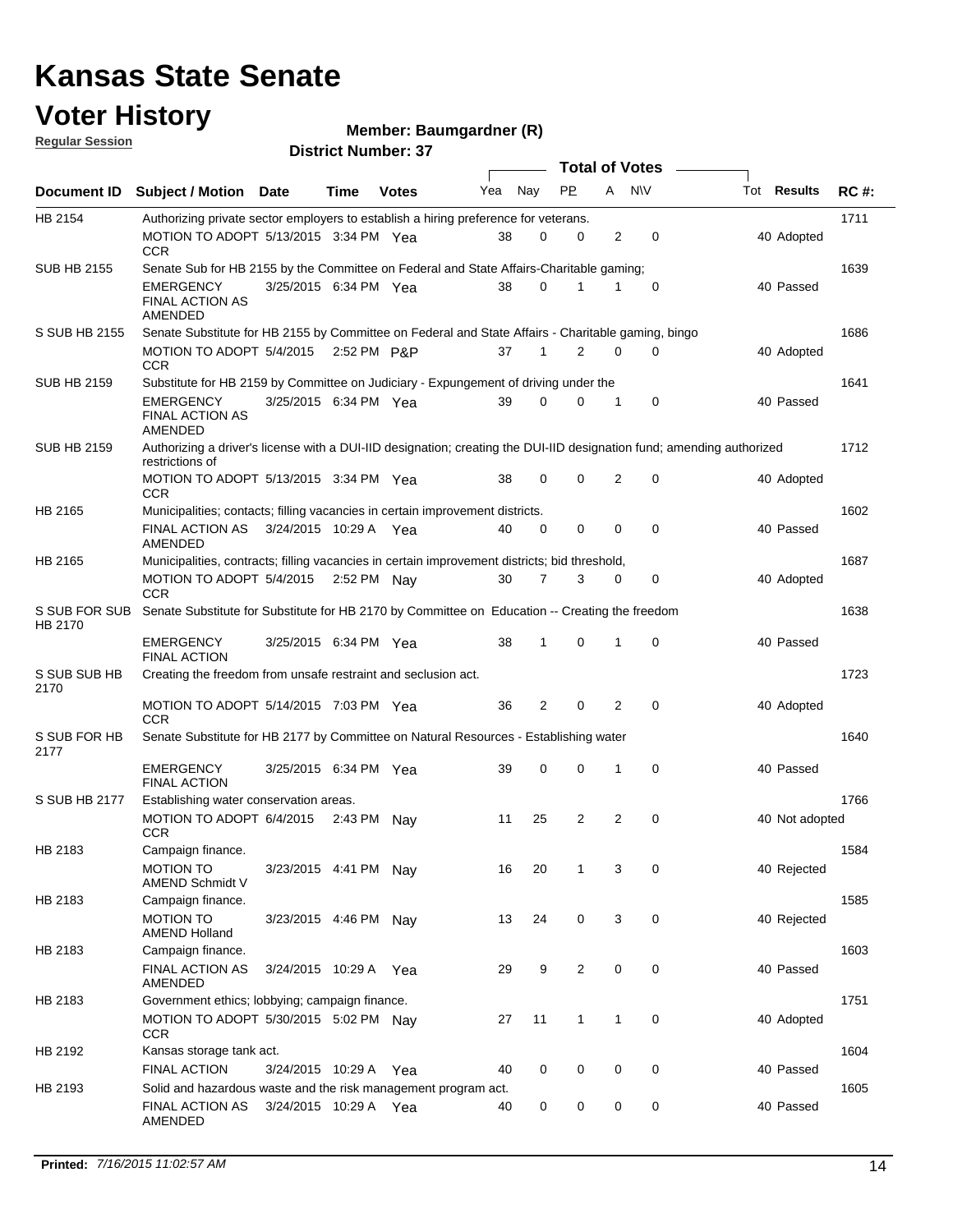#### **Voter History**

**Regular Session**

#### **Member: Baumgardner (R)**

|                      |                                                                                           |                       |             |              |     |              | <b>Total of Votes</b> |   |             |                                                                                                                                  |             |  |  |
|----------------------|-------------------------------------------------------------------------------------------|-----------------------|-------------|--------------|-----|--------------|-----------------------|---|-------------|----------------------------------------------------------------------------------------------------------------------------------|-------------|--|--|
| <b>Document ID</b>   | <b>Subject / Motion Date</b>                                                              |                       | Time        | <b>Votes</b> | Yea | Nay          | <b>PP</b>             | A | <b>NV</b>   | Tot <b>Results</b>                                                                                                               | <b>RC#:</b> |  |  |
| HB 2216              | Kansas money transmitter act.                                                             |                       |             |              |     |              |                       |   |             |                                                                                                                                  | 1624        |  |  |
|                      | <b>FINAL ACTION AS</b><br>AMENDED                                                         | 3/25/2015 11:34 A     |             | Yea          | 40  | 0            | 0                     | 0 | 0           | 40 Passed                                                                                                                        |             |  |  |
| HB 2223              | Alcoholic liquor; dispensing liquor and infusing flavor.                                  |                       |             |              |     |              |                       |   |             |                                                                                                                                  | 1719        |  |  |
|                      | <b>EMERGENCY</b><br><b>FINAL ACTION AS</b><br><b>AMENDED</b>                              | 5/14/2015 7:03 PM Yea |             |              | 37  | 1            | 0                     | 2 | $\mathbf 0$ | 40 Passed                                                                                                                        |             |  |  |
| HB 2223              | wine dispensing                                                                           |                       |             |              |     |              |                       |   |             | Alcoholic liquor; infusing authorized; requirements for citations of liquor control act violations; powdered alcohol prohibited; | 1747        |  |  |
|                      | MOTION TO ADOPT 5/28/2015 3:08 PM Nay<br><b>CCR</b>                                       |                       |             |              | 30  | 6            | 1                     | 3 | 0           | 40 Adopted                                                                                                                       |             |  |  |
| <b>SUB HB 2224</b>   | Technical professions act; definitions clarification.                                     |                       |             |              |     |              |                       |   |             |                                                                                                                                  | 1738        |  |  |
|                      | <b>EMERGENCY</b><br><b>FINAL ACTION</b>                                                   | 5/21/2015 2:39 PM Yea |             |              | 39  | 0            | 0                     | 1 | 0           | 40 Passed                                                                                                                        |             |  |  |
| S SUB FOR HB<br>2225 | Senate Substitute for HB 2225 by Senate Committee on Public Health and Welfare -          |                       |             |              |     |              |                       |   |             |                                                                                                                                  | 1606        |  |  |
|                      | <b>FINAL ACTION</b>                                                                       | 3/24/2015 10:33 A     |             | Yea          | 40  | $\mathbf 0$  | 0                     | 0 | 0           | 40 Passed                                                                                                                        |             |  |  |
| HB 2225              | Healing arts; relating to licenses, medical retainer agreements.                          |                       |             |              |     |              |                       |   |             |                                                                                                                                  | 1659        |  |  |
|                      | MOTION TO ADOPT 4/2/2015<br><b>CCR</b>                                                    |                       | 4:41 PM Yea |              | 40  | 0            | 0                     | 0 | 0           | 40 Adopted                                                                                                                       |             |  |  |
| S SUB HB 2228        | Senate Substitute for HB 2228 by Committee on Federal and State Affairs-Abortion;         |                       |             |              |     |              |                       |   |             |                                                                                                                                  | 1739        |  |  |
|                      | EMERGENCY<br><b>FINAL ACTION AS</b><br>AMENDED                                            | 5/21/2015 2:39 PM Yea |             |              | 39  | 0            | 0                     | 1 | 0           | 40 Passed                                                                                                                        |             |  |  |
| HB 2231              | Eliminating the annual licensing fee for any gas well used to strictly heat a dwelling or |                       |             |              |     |              |                       |   |             |                                                                                                                                  | 1568        |  |  |
|                      | <b>FINAL ACTION AS</b><br>AMENDED                                                         | 3/19/2015 3:07 PM Yea |             |              | 37  | $\mathbf 0$  | 1                     | 2 | 0           | 40 Passed                                                                                                                        |             |  |  |
| HB 2233              | Electric utilities and carbon dioxide emissions.                                          |                       |             |              |     |              |                       |   |             |                                                                                                                                  | 1695        |  |  |
|                      | <b>EMERGENCY</b><br><b>FINAL ACTION AS</b><br>AMENDED                                     | 5/5/2015              | 6:05 PM Yea |              | 34  | 3            | 3                     | 0 | $\mathbf 0$ | 40 Passed                                                                                                                        |             |  |  |
| HB 2233              | Electric utilities and carbon dioxide emissions.                                          |                       |             |              |     |              |                       |   |             |                                                                                                                                  | 1713        |  |  |
|                      | MOTION TO ADOPT 5/13/2015 3:34 PM Yea<br><b>CCR</b>                                       |                       |             |              | 35  | $\mathbf{1}$ | 2                     | 2 | 0           | 40 Adopted                                                                                                                       |             |  |  |
| HB 2240              | Allowing employees of the board of tax appeals to serve as hearing officers;              |                       |             |              |     |              |                       |   |             |                                                                                                                                  | 1696        |  |  |
|                      | <b>EMERGENCY</b><br><b>FINAL ACTION</b>                                                   | 5/5/2015              | 6:05 PM Yea |              | 40  | 0            | 0                     | 0 | 0           | 40 Passed                                                                                                                        |             |  |  |
| HB 2246              | Municipalities; payment of claims, notice of claims procedures; employees added.          |                       |             |              |     |              |                       |   |             |                                                                                                                                  | 1590        |  |  |
|                      | <b>FINAL ACTION</b>                                                                       | 3/24/2015 10:23 A     |             | Yea          | 40  | 0            | 0                     | 0 | 0           | 40 Passed                                                                                                                        |             |  |  |
| HB 2254              | Exempting certain general contractors from the roofing contractor registration act.       |                       |             |              |     |              |                       |   |             |                                                                                                                                  | 1625        |  |  |
|                      | <b>FINAL ACTION</b>                                                                       | 3/25/2015 11:34 A Yea |             |              | 40  | $\mathbf 0$  | 0                     | 0 | 0           | 40 Passed                                                                                                                        |             |  |  |
| HB 2256              | Commercial real estate broker lien act.                                                   |                       |             |              |     |              |                       |   |             |                                                                                                                                  | 1637        |  |  |
|                      | <b>EMERGENCY</b><br><b>FINAL ACTION AS</b><br>AMENDED                                     | 3/25/2015 6:34 PM Yea |             |              | 39  | 0            | 0                     | 1 | 0           | 40 Passed                                                                                                                        |             |  |  |
| HB 2256              | Enforcement of open records and meetings; attorney general; attorney general's open       |                       |             |              |     |              |                       |   |             |                                                                                                                                  | 1708        |  |  |
|                      | MOTION TO ADOPT 5/7/2015<br><b>CCR</b>                                                    |                       | 2:27 PM Yea |              | 38  | 0            | 0                     | 2 | 0           | 40 Adopted                                                                                                                       |             |  |  |
| S SUB FOR HB<br>2258 | Senate Substitute for HB No. 2258 by Senate Committee on Public Health and Welfare -      |                       |             |              |     |              |                       |   |             |                                                                                                                                  | 1646        |  |  |
|                      | <b>MOTION TO</b><br><b>AMEND Tyson</b>                                                    | 4/1/2015              | 10:50 A Yea |              | 23  | 14           | 0                     | 3 | 0           | 40 Adopted                                                                                                                       |             |  |  |
| S SUB FOR HB<br>2258 | Senate Substitute for HB No. 2258 by Senate Committee on Public Health and Welfare -      |                       |             |              |     |              |                       |   |             |                                                                                                                                  | 1647        |  |  |
|                      | <b>MOTION TO</b><br><b>AMEND Hensley</b>                                                  | 4/1/2015              | 11:22 A Nay |              | 10  | 26           | 0                     | 4 | 0           | 40 Rejected                                                                                                                      |             |  |  |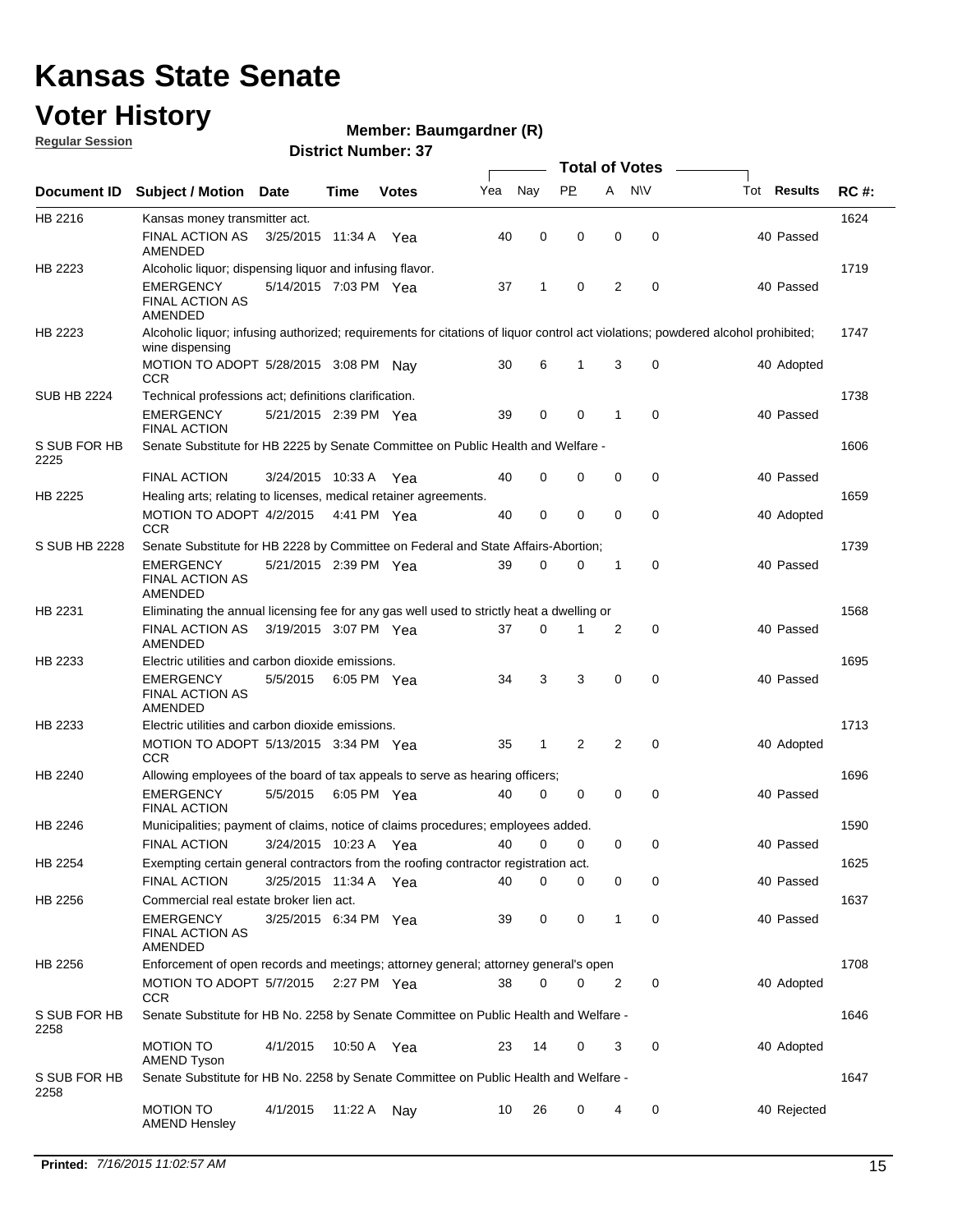#### **Voter History Regular Session**

#### **Member: Baumgardner (R)**

|                      |                                                                                                 |                       |             |              |              |                | <b>Total of Votes</b> |                |             |                    |             |
|----------------------|-------------------------------------------------------------------------------------------------|-----------------------|-------------|--------------|--------------|----------------|-----------------------|----------------|-------------|--------------------|-------------|
| <b>Document ID</b>   | <b>Subject / Motion Date</b>                                                                    |                       | Time        | <b>Votes</b> | Yea          | Nav            | <b>PP</b>             | A NW           |             | Tot <b>Results</b> | <b>RC#:</b> |
| S SUB FOR HB<br>2258 | Senate Substitute for HB No. 2258 by Senate Committee on Public Health and Welfare -            |                       |             |              |              |                |                       |                |             |                    | 1648        |
|                      | <b>MOTION TO</b><br><b>AMEND Kelly</b>                                                          | 4/1/2015              | 3:09 PM P&P |              | 10           | 25             | 1                     | 4              | 0           | 40 Rejected        |             |
| S SUB FOR HB<br>2258 | Senate Substitute for HB No. 2258 by Senate Committee on Public Health and Welfare -            |                       |             |              |              |                |                       |                |             |                    | 1649        |
|                      | <b>MOTION TO</b><br><b>AMEND Haley</b>                                                          | 4/1/2015              | 4:45 PM Nay |              | 8            | 32             | 0                     | 0              | $\mathbf 0$ | 40 Rejected        |             |
| S SUB FOR HB<br>2258 | Senate Substitute for HB No. 2258 by Senate Committee on Public Health and Welfare -            |                       |             |              |              |                |                       |                |             |                    | 1650        |
|                      | <b>MOTION TO</b><br><b>AMEND Haley</b>                                                          | 4/1/2015              | 5:01 PM Nay |              | $\mathbf{7}$ | 32             | 0                     | 1              | $\mathbf 0$ | 40 Rejected        |             |
| S SUB FOR HB<br>2258 | Senate Substitute for HB No. 2258 by Senate Committee on Public Health and Welfare -            |                       |             |              |              |                |                       |                |             |                    | 1655        |
|                      | <b>FINAL ACTION AS</b><br>AMENDED                                                               | 4/2/2015              | 2:40 PM Yea |              | 30           | 10             | $\Omega$              | $\mathbf 0$    | $\mathbf 0$ | 40 Passed          |             |
| HB 2259              | Amending the county and municipal statement of indebtedness reporting deadlines.                |                       |             |              |              |                |                       |                |             |                    | 1626        |
|                      | <b>FINAL ACTION AS</b><br><b>AMENDED</b>                                                        | 3/25/2015 11:34 A Yea |             |              | 40           | 0              | 0                     | 0              | $\mathbf 0$ | 40 Passed          |             |
| HB 2267              | Alternative project delivery; notice requirements and selection procedures.                     |                       |             |              |              |                |                       |                |             |                    | 1579        |
|                      | <b>EMERGENCY</b><br><b>FINAL ACTION</b>                                                         | 3/19/2015 6:13 PM Yea |             |              | 34           | $\overline{4}$ | 0                     | $\overline{2}$ | 0           | 40 Passed          |             |
| HB 2268              | Authorizing the state historical society to accept the Last Chance Store and the state board of |                       |             |              |              |                |                       |                |             |                    | 1698        |
|                      | <b>EMERGENCY</b><br><b>FINAL ACTION AS</b><br>AMENDED                                           | 5/5/2015              | 6:05 PM Yea |              | 40           | $\mathbf 0$    | $\Omega$              | 0              | $\mathbf 0$ | 40 Passed          |             |
| HB 2275              | Relating to substances included in schedules I, II, III and IV of the uniform controlled        |                       |             |              |              |                |                       |                |             |                    | 1607        |
|                      | <b>FINAL ACTION</b>                                                                             | 3/24/2015 10:33 A Yea |             |              | 40           | $\Omega$       | 0                     | $\Omega$       | 0           | 40 Passed          |             |
| S SUB FOR HB<br>2281 | Senate Substitute for HB 2281 by Committee on Public Health and Welfare - Relating to duties    |                       |             |              |              |                |                       |                |             |                    | 1608        |
|                      | <b>FINAL ACTION</b>                                                                             | 3/24/2015 10:33 A Yea |             |              | 40           | 0              | $\Omega$              | 0              | $\Omega$    | 40 Passed          |             |
| S SUB HB 2281        | Senate Substitute for HB 2281 by Committee on Public Health and Welfare - Public assistance;    |                       |             |              |              |                |                       |                |             |                    | 1770        |
|                      | MOTION TO ADOPT 6/6/2015 6:31 PM Yea<br><b>CCR</b>                                              |                       |             |              | 28           | 11             | 0                     | 1              | 0           | 40 Adopted         |             |
| S SUB FOR HB<br>2326 | Senate Substitute for HB 2326 by Committee on Education -- Amending the professional            |                       |             |              |              |                |                       |                |             |                    | 1610        |
|                      | <b>MOTION TO</b><br><b>AMEND Melcher</b>                                                        | 3/24/2015 4:40 PM Yea |             |              | 20           | 18             | 2                     | 0              | 0           | 40 Adopted         |             |
| S SUB FOR HB<br>2326 | Senate Substitute for HB 2326 by Committee on Education - Amending the professional             |                       |             |              |              |                |                       |                |             |                    | 1627        |
|                      | FINAL ACTION AS<br>AMENDED                                                                      | 3/25/2015 11:34 A Yea |             |              | 13           | 27             | 0                     | 0              | 0           | 40 Not passed      |             |
| HB 2331              | Consumption of alcoholic liquor on public property at a catered event.                          |                       |             |              |              |                |                       |                |             |                    | 1714        |
|                      | <b>MOTION TO</b><br><b>AMEND Bruce</b>                                                          | 5/14/2015 4:05 PM Nay |             |              | 11           | 26             | $\mathbf{1}$          | $\overline{c}$ | 0           | 40 Rejected        |             |
| HB 2331              | Consumption of alcoholic liquor on public property at a catered event.                          |                       |             |              |              |                |                       |                |             |                    | 1715        |
|                      | MOTION TO<br>AMEND Lynn                                                                         | 5/14/2015 4:37 PM Nay |             |              | 21           | 16             | $\mathbf{1}$          | 2              | 0           | 40 Adopted         |             |
| HB 2331              | Consumption of alcoholic liquor on public property at a catered event.                          |                       |             |              |              |                |                       |                |             |                    | 1720        |
|                      | <b>EMERGENCY</b><br><b>FINAL ACTION AS</b><br><b>AMENDED</b>                                    | 5/14/2015 7:03 PM Yea |             |              | 31           | 5              | $\overline{2}$        | $\overline{2}$ | 0           | 40 Passed          |             |
| HB 2331              | Consumption of alcoholic liquor on public property at a catered event.                          |                       |             |              |              |                |                       |                |             |                    | 1757        |
|                      | MOTION TO ADOPT 6/1/2015<br><b>CCR</b>                                                          |                       | 4:35 PM Yea |              | 35           | 3              | 0                     | 2              | 0           | 40 Adopted         |             |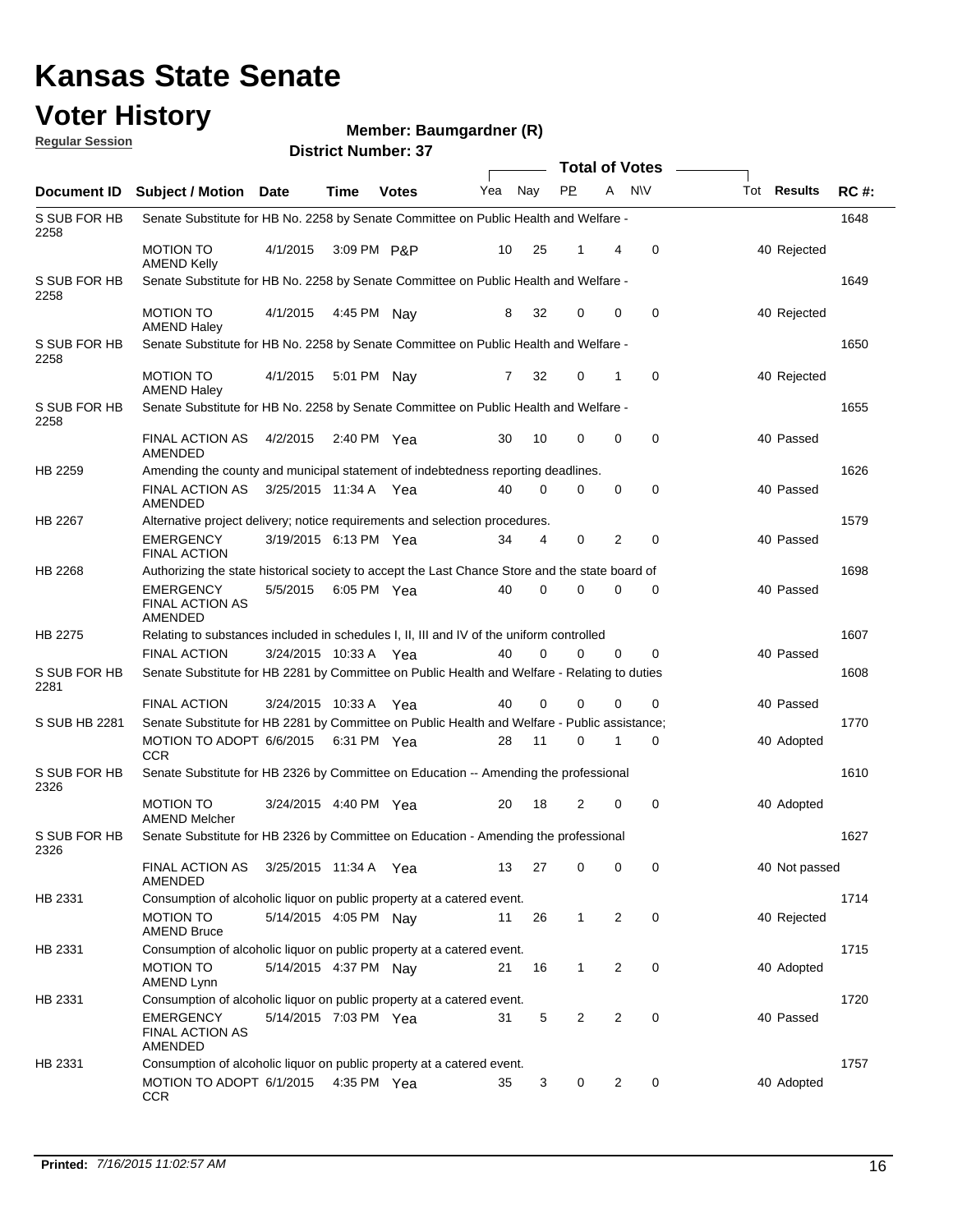### **Voter History**

**Regular Session**

#### **Member: Baumgardner (R)**

|                 |                                                                                                      |                       |             |              |     |              |              | <b>Total of Votes</b> |             |              |             |
|-----------------|------------------------------------------------------------------------------------------------------|-----------------------|-------------|--------------|-----|--------------|--------------|-----------------------|-------------|--------------|-------------|
| Document ID     | <b>Subject / Motion Date</b>                                                                         |                       | Time        | <b>Votes</b> | Yea | Nay          | <b>PP</b>    | A NW                  |             | Tot Results  | <b>RC#:</b> |
| HB 2336         | Requiring use of risk assessment tool in certain juvenile cases.                                     |                       |             |              |     |              |              |                       |             |              | 1628        |
|                 | FINAL ACTION AS<br>AMENDED                                                                           | 3/25/2015 11:34 A Yea |             |              | 40  | 0            | 0            | $\mathbf 0$           | $\mathbf 0$ | 40 Passed    |             |
| HB 2352         | Financial institutions and remote service units.                                                     |                       |             |              |     |              |              |                       |             |              | 1721        |
|                 | EMERGENCY<br><b>FINAL ACTION AS</b><br>AMENDED                                                       | 5/14/2015 7:03 PM Yea |             |              | 38  | 0            | 0            | 2                     | $\mathbf 0$ | 40 Passed    |             |
| HB 2352         | Insurance; coverage for autism spectrum disorder; notice of termination of coverage of motor vehicle |                       |             |              |     |              |              |                       |             |              | 1748        |
|                 | MOTION TO ADOPT 5/28/2015 3:08 PM Yea<br><b>CCR</b>                                                  |                       |             |              | 37  | 0            | 0            | 3                     | $\mathbf 0$ | 40 Adopted   |             |
| S SUB HB 2353   | Senate Substitute for HB 2353 by Committee on Ways and Means - Education; amendments                 |                       |             |              |     |              |              |                       |             |              | 1740        |
|                 | EMERGENCY<br><b>FINAL ACTION AS</b><br>AMENDED                                                       | 5/21/2015 2:39 PM Yea |             |              | 39  | 0            | 0            | 1                     | 0           | 40 Passed    |             |
| S SUB HB 2353   | Education; amendments regarding virtual school state aid, supplemental general state aid,            |                       |             |              |     |              |              |                       |             |              | 1758        |
|                 | MOTION TO ADOPT 6/1/2015 4:35 PM Yea<br><b>CCR</b>                                                   |                       |             |              | 38  | 0            | $\Omega$     | $\overline{2}$        | 0           | 40 Adopted   |             |
| HB 2364         | Removing sunset on the veterinary training program for rural Kansas.                                 |                       |             |              |     |              |              |                       |             |              | 1580        |
|                 | EMERGENCY<br>FINAL ACTION AS<br>AMENDED                                                              | 3/19/2015 6:13 PM Yea |             |              | 37  | $\mathbf{1}$ | 0            | 2                     | $\mathbf 0$ | 40 Passed    |             |
| HB 2364         | Improvement districts; filling vacancies of directors.                                               |                       |             |              |     |              |              |                       |             |              | 1731        |
|                 | MOTION TO ADOPT 5/21/2015 10:34 A Yea<br>CCR                                                         |                       |             |              | 37  | $\mathbf 0$  | $\mathbf 0$  | 3                     | 0           | 40 Adopted   |             |
| HB 2391         | State employees; classified positions converted to unclassified positions.                           |                       |             |              |     |              |              |                       |             |              | 1689        |
|                 | <b>MOTION TO</b><br>AMEND Hawk                                                                       | 5/5/2015              | 3:02 PM Nay |              | 16  | 22           | 2            | $\mathbf 0$           | $\mathbf 0$ | 40 Rejected  |             |
| HB 2391         | State employees; classified positions converted to unclassified positions.                           |                       |             |              |     |              |              |                       |             |              | 1690        |
|                 | <b>MOTION TO</b><br><b>AMEND Pettey</b>                                                              | 5/5/2015              | 3:42 PM Nay |              | 10  | 29           | 0            | 1                     | $\mathbf 0$ | 40 Rejected  |             |
| HB 2391         | State employees; classified positions converted to unclassified positions.                           |                       |             |              |     |              |              |                       |             |              | 1691        |
|                 | <b>MOTION TO</b><br><b>AMEND Faust-</b><br>Goudeau                                                   | 5/5/2015              | 4:13 PM Nay |              | 8   | 30           | 1            | 1                     | 0           | 40 Rejected  |             |
| HB 2391         | State employees; classified positions converted to unclassified positions.                           |                       |             |              |     |              |              |                       |             |              | 1701        |
|                 | EMERGENCY<br><b>FINAL ACTION</b>                                                                     | 5/5/2015              | 6:05 PM Yea |              | 24  | 16           | 0            | $\mathbf 0$           | 0           | 40 Passed    |             |
| HB 2395         | State building projects; negotiating committees; alternative procurement.                            |                       |             |              |     |              |              |                       |             |              | 1692        |
|                 | <b>EMERGENCY</b><br>FINAL ACTION AS<br>AMENDED                                                       | 5/5/2015              | 6:05 PM Nay |              | 39  | 1            | 0            | 0                     | 0           | 40 Passed    |             |
| HB 2395         | State building projects; negotiating committees; alternative procurement.                            |                       |             |              |     |              |              |                       |             |              | 1724        |
|                 | MOTION TO ADOPT 5/14/2015 7:03 PM Yea<br>CCR                                                         |                       |             |              | 35  | $\mathbf{1}$ | 2            | 2                     | 0           | 40 Adopted   |             |
| <b>HCR 5002</b> | Joint rules for the Senate and House of Representatives, 2015-2016.                                  |                       |             |              |     |              |              |                       |             |              | 1464        |
|                 | FINAL ACTION AS  2/4/2015  3:18 PM  Nav<br>AMENDED                                                   |                       |             |              | 35  | 4            | $\mathbf{1}$ | 0                     | 0           | 40 Passed    |             |
| <b>HCR 5002</b> | Joint rules for the Senate and House of Representatives, 2015-2016.                                  |                       |             |              |     |              |              |                       |             |              | 1466        |
|                 | MOTION TO ADOPT 2/16/2015 3:03 PM Nav<br>CCR                                                         |                       |             |              | 27  | 7            | 2            | 4                     | 0           | 40 Adopted   |             |
| ANGELL          | State Board of Indigents Defense Services Samantha Angell                                            |                       |             |              |     |              |              |                       |             |              | 1554        |
|                 | <b>SENATE</b><br><b>APPOINTMENT</b>                                                                  | 3/11/2015 2:59 PM Yea |             |              | 40  | 0            | 0            | 0                     | 0           | 40 Confirmed |             |
| BAIN            | State Board of Regents Joseph Bain                                                                   |                       |             |              |     |              |              |                       |             |              | 1445        |
|                 | <b>SENATE</b><br><b>APPOINTMENT</b>                                                                  | 2/4/2015              | 2:58 PM Yea |              | 40  | 0            | 0            | 0                     | 0           | 40 Confirmed |             |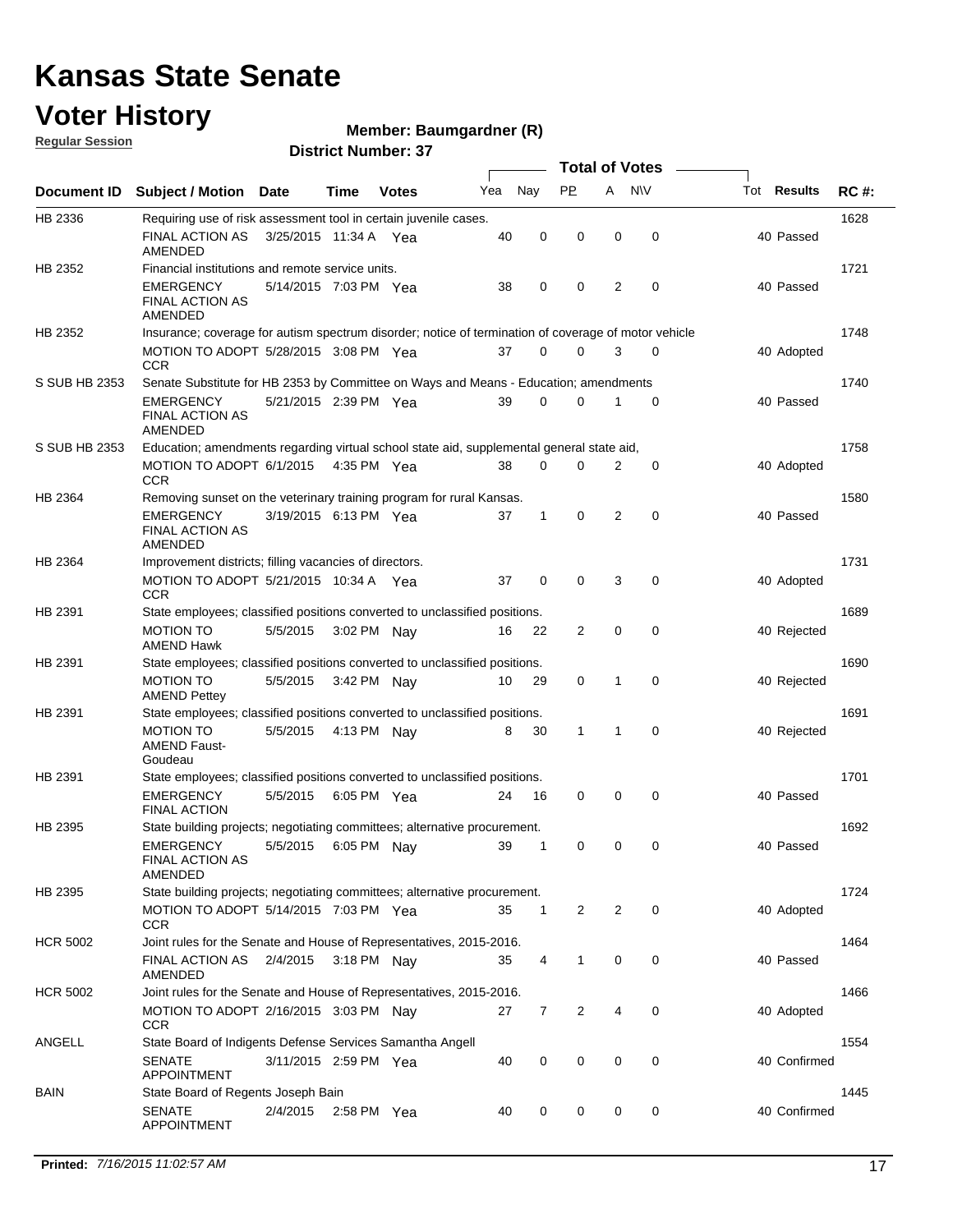### **Voter History**

**Regular Session**

#### **Member: Baumgardner (R)**

|                  |                                                                 |                       |             |              |     |             | <b>Total of Votes</b> |             |             |                                   |
|------------------|-----------------------------------------------------------------|-----------------------|-------------|--------------|-----|-------------|-----------------------|-------------|-------------|-----------------------------------|
| Document ID      | <b>Subject / Motion</b>                                         | Date                  | Time        | <b>Votes</b> | Yea | Nay         | <b>PP</b>             |             | A NW        | Tot <b>Results</b><br><b>RC#:</b> |
| <b>BERNAUER</b>  | State Banking Board Neal Bernauer                               |                       |             |              |     |             |                       |             |             | 1455                              |
|                  | <b>SENATE</b><br><b>APPOINTMENT</b>                             | 2/4/2015              | 3:01 PM Yea |              | 40  | 0           | $\mathbf 0$           | $\mathbf 0$ | 0           | 40 Confirmed                      |
| <b>BRUCE</b>     | Kansas Highway Patrol Mark Bruce                                |                       |             |              |     |             |                       |             |             | 1671                              |
|                  | <b>SENATE</b><br><b>APPOINTMENT</b>                             | 4/2/2015              | 5:41 PM Yea |              | 40  | $\mathbf 0$ | $\mathbf 0$           | $\mathbf 0$ | $\mathbf 0$ | 40 Confirmed                      |
| <b>BRUFFETT</b>  | Department for Aging and Disability Services Kari Bruffett      |                       |             |              |     |             |                       |             |             | 1443                              |
|                  | <b>SENATE</b><br><b>APPOINTMENT</b>                             | 2/4/2015              | 2:58 PM Yea |              | 40  | 0           | 0                     | $\mathbf 0$ | 0           | 40 Confirmed                      |
| <b>BRUNETTI</b>  | Central Low-Level Radioactive Waste Commission Richard Brunetti |                       |             |              |     |             |                       |             |             | 1442                              |
|                  | <b>SENATE</b><br><b>APPOINTMENT</b>                             | 2/4/2015              | 2:58 PM Yea |              | 40  | $\mathbf 0$ | 0                     | 0           | $\mathbf 0$ | 40 Confirmed                      |
| <b>BURDEN</b>    | Kansas Commission on Veterans Affairs Office Gregg Burden       |                       |             |              |     |             |                       |             |             | 1448                              |
|                  | <b>SENATE</b><br><b>APPOINTMENT</b>                             | 2/4/2015              | 2:58 PM Yea |              | 40  | 0           | 0                     | $\mathbf 0$ | 0           | 40 Confirmed                      |
| <b>CARSON</b>    | State Banking Board Frank Carson                                |                       |             |              |     |             |                       |             |             | 1456                              |
|                  | <b>SENATE</b><br><b>APPOINTMENT</b>                             | 2/4/2015              | 3:01 PM Yea |              | 40  | $\mathbf 0$ | 0                     | $\mathbf 0$ | 0           | 40 Confirmed                      |
| <b>COX</b>       | State Civil Service Board Henry Cox                             |                       |             |              |     |             |                       |             |             | 1732                              |
|                  | <b>SENATE</b><br><b>APPOINTMENT</b>                             | 5/21/2015 10:34 A     |             | Yea          | 37  | $\mathbf 0$ | 0                     | 3           | $\mathbf 0$ | 40 Confirmed                      |
| <b>EMLER</b>     | State Corporation Commission Jay Emler                          |                       |             |              |     |             |                       |             |             | 1733                              |
|                  | <b>SENATE</b><br><b>APPOINTMENT</b>                             | 5/21/2015 10:34 A     |             | Yea          | 37  | 0           | 0                     | 3           | 0           | 40 Confirmed                      |
| <b>FEUERBORN</b> | State Board of Regents William Feuerborn                        |                       |             |              |     |             |                       |             |             | 1446                              |
|                  | <b>SENATE</b><br><b>APPOINTMENT</b>                             | 2/4/2015              | 2:58 PM Yea |              | 40  | 0           | 0                     | $\mathbf 0$ | 0           | 40 Confirmed                      |
| <b>GARDNER</b>   | Kansas Court of Appeals Kathryn Gardner                         |                       |             |              |     |             |                       |             |             | 1553                              |
|                  | <b>SENATE</b><br><b>APPOINTMENT</b>                             | 3/11/2015 2:59 PM Yea |             |              | 31  | 9           | $\mathbf 0$           | $\mathbf 0$ | $\mathbf 0$ | 40 Confirmed                      |
| <b>JONES</b>     | Kansas Racing and Gaming Commission Brandon Jones               |                       |             |              |     |             |                       |             |             | 1734                              |
|                  | <b>SENATE</b><br><b>APPOINTMENT</b>                             | 5/21/2015 10:34 A Yea |             |              | 37  | 0           | 0                     | 3           | $\mathbf 0$ | 40 Confirmed                      |
| <b>KING</b>      | University of Kansas Hospital Authority Elizabeth King          |                       |             |              |     |             |                       |             |             | 1460                              |
|                  | <b>SENATE</b><br><b>APPOINTMENT</b>                             | 2/4/2015              | 3:01 PM Yea |              | 40  | 0           | 0                     | 0           | 0           | 40 Confirmed                      |
| LAIR             | Pooled Money Investment Board Casey Lair                        |                       |             |              |     |             |                       |             |             | 1453                              |
|                  | <b>SENATE</b><br>APPOINTMENT                                    | 2/4/2015              | 3:01 PM Yea |              | 40  | 0           | 0                     | 0           | $\mathbf 0$ | 40 Confirmed                      |
| LAIR             | Kansas State Banking Board Casey Lair                           |                       |             |              |     |             |                       |             |             | 1676                              |
|                  | <b>SENATE</b><br>APPOINTMENT                                    | 4/2/2015 5:41 PM Yea  |             |              | 40  | 0           | 0                     | 0           | 0           | 40 Confirmed                      |
| <b>LEIKER</b>    | State Board of Indigents Defense Services Jeffrey Leiker        |                       |             |              |     |             |                       |             |             | 1555                              |
|                  | <b>SENATE</b><br><b>APPOINTMENT</b>                             | 3/11/2015 2:59 PM Yea |             |              | 40  | 0           | 0                     | 0           | 0           | 40 Confirmed                      |
| LEVIN            | Pooled Money Investment Board Lewis Levin                       |                       |             |              |     |             |                       |             |             | 1454                              |
|                  | <b>SENATE</b><br>APPOINTMENT                                    | 2/4/2015              | 3:01 PM Yea |              | 40  | 0           | 0                     | 0           | 0           | 40 Confirmed                      |
| LINVILLE         | Kansas Development Finance Authority Donald Linville            |                       |             |              |     |             |                       |             |             | 1735                              |
|                  | <b>SENATE</b><br><b>APPOINTMENT</b>                             | 5/21/2015 10:34 A Yea |             |              | 37  | 0           | 0                     | 3           | 0           | 40 Confirmed                      |
| LONG             | Kansas Public Employees Retirement Board of Trus Chris Long     |                       |             |              |     |             |                       |             |             | 1674                              |
|                  | <b>SENATE</b><br>APPOINTMENT                                    | 4/2/2015 5:41 PM Yea  |             |              | 40  | 0           | $\mathbf 0$           | 0           | 0           | 40 Confirmed                      |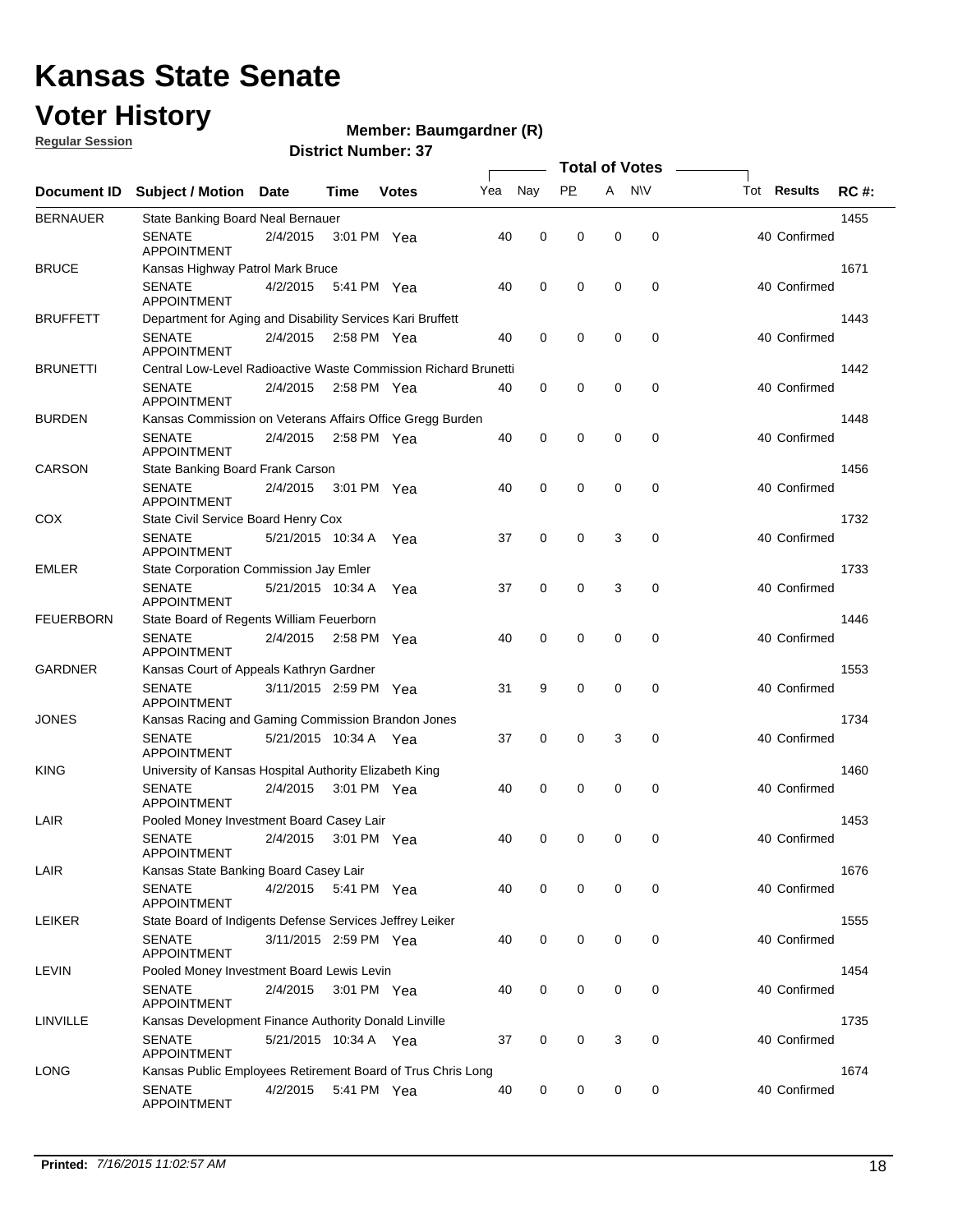#### **Voter History**

**Regular Session**

#### **Member: Baumgardner (R)**

**District Number: 37**

|                  |                                                               |                       |             |              |     |             | <b>Total of Votes</b> |   |             |                     |             |
|------------------|---------------------------------------------------------------|-----------------------|-------------|--------------|-----|-------------|-----------------------|---|-------------|---------------------|-------------|
| Document ID      | <b>Subject / Motion Date</b>                                  |                       | Time        | <b>Votes</b> | Yea | Nay         | <b>PP</b>             | A | <b>NV</b>   | Tot <b>Results</b>  | <b>RC#:</b> |
| <b>MCCONWELL</b> | Kansas Racing and Gaming Commission Laura McConwell           |                       |             |              |     |             |                       |   |             |                     | 1450        |
|                  | <b>SENATE</b><br><b>APPOINTMENT</b>                           | 2/4/2015              | 2:58 PM Yea |              | 40  | 0           | 0                     | 0 | 0           | 40 Confirmed        |             |
| <b>MCCONWELL</b> | Kansas Racing and Gaming Commission Laura McConwell           |                       |             |              |     |             |                       |   |             |                     | 1670        |
|                  | <b>SENATE</b><br>APPOINTMENT                                  | 4/2/2015              | 5:41 PM Nay |              | 18  | 19          | 3                     | 0 | 0           | 40 Not<br>confirmed |             |
| <b>MOHATT</b>    | Kansas Army National Guard Anthony Mohatt                     |                       |             |              |     |             |                       |   |             |                     | 1673        |
|                  | <b>SENATE</b><br><b>APPOINTMENT</b>                           | 4/2/2015              | 5:41 PM Yea |              | 40  | 0           | 0                     | 0 | 0           | 40 Confirmed        |             |
| <b>MOSIER</b>    | Department of Health and Environment Susan Mosier             |                       |             |              |     |             |                       |   |             |                     | 1675        |
|                  | <b>SENATE</b><br><b>APPOINTMENT</b>                           | 4/2/2015              | 5:41 PM Yea |              | 33  | 4           | 3                     | 0 | 0           | 40 Confirmed        |             |
| <b>MURFIN</b>    | Kansas Bioscience Authority David Murfin                      |                       |             |              |     |             |                       |   |             |                     | 1461        |
|                  | <b>SENATE</b><br><b>APPOINTMENT</b>                           | 2/4/2015              | 3:01 PM Yea |              | 40  | 0           | 0                     | 0 | 0           | 40 Confirmed        |             |
| <b>NEWTON</b>    | State Board of Regents Zoe Newton                             |                       |             |              |     |             |                       |   |             |                     | 1447        |
|                  | <b>SENATE</b><br>APPOINTMENT                                  | 2/4/2015              | 2:58 PM Yea |              | 40  | $\mathbf 0$ | 0                     | 0 | 0           | 40 Confirmed        |             |
| <b>PITNER</b>    | State Banking Board Thomas Pitner                             |                       |             |              |     |             |                       |   |             |                     | 1457        |
|                  | <b>SENATE</b><br><b>APPOINTMENT</b>                           | 2/4/2015              | 3:01 PM Yea |              | 40  | 0           | 0                     | 0 | 0           | 40 Confirmed        |             |
| <b>RODRIGUEZ</b> | State Board of Indigents Defense Services Roman Rodriguez     |                       |             |              |     |             |                       |   |             |                     | 1702        |
|                  |                                                               | 5/5/2015              | 6:08 PM Yea |              | 40  | 0           | 0                     | 0 | 0           | 40 Passed           |             |
| <b>SCHARPING</b> | State Lottery Commission Jeffry Scharping                     |                       |             |              |     |             |                       |   |             |                     | 1449        |
|                  | <b>SENATE</b><br><b>APPOINTMENT</b>                           | 2/4/2015              |             | 2:58 PM Yea  | 40  | $\mathbf 0$ | 0                     | 0 | 0           | 40 Confirmed        |             |
| <b>SCHMIDT</b>   | Member, State Civil Service Board; to serve a four year term. |                       |             |              |     |             |                       |   |             |                     | 1479        |
|                  | <b>SENATE</b><br><b>APPOINTMENT</b>                           | 2/23/2015 3:08 PM Yea |             |              | 39  | $\mathbf 0$ | 0                     | 1 | 0           | 40 Confirmed        |             |
| <b>SELANDERS</b> | Kansas Air National Guard Jay Selanders                       |                       |             |              |     |             |                       |   |             |                     | 1672        |
|                  | <b>SENATE</b><br><b>APPOINTMENT</b>                           | 4/2/2015              | 5:41 PM Yea |              | 40  | $\mathbf 0$ | 0                     | 0 | 0           | 40 Confirmed        |             |
| <b>SETCHELL</b>  | State Civil Service Board Phillis Setchell                    |                       |             |              |     |             |                       |   |             |                     | 1736        |
|                  | <b>SENATE</b><br><b>APPOINTMENT</b>                           | 5/21/2015 10:34 A     |             | Yea          | 36  | 0           | 1                     | 3 | $\mathbf 0$ | 40 Confirmed        |             |
| SUNDERLAND       | University of Kansas Hospital Authority Charles Sunderland    |                       |             |              |     |             |                       |   |             |                     | 1737        |
|                  | <b>SENATE</b><br>APPOINTMENT                                  | 5/21/2015 10:34 A Yea |             |              | 37  | $\mathbf 0$ | 0                     | 3 | 0           | 40 Confirmed        |             |
| WALLER           | Kansas Employment Security Board of Review Ryann Waller       |                       |             |              |     |             |                       |   |             |                     | 1444        |
|                  | <b>SENATE</b><br>APPOINTMENT                                  | 2/4/2015 2:58 PM Yea  |             |              | 40  | 0           | 0                     | 0 | 0           | 40 Confirmed        |             |
| WESSEL           | State Banking Board Linda Wessel                              |                       |             |              |     |             |                       |   |             |                     | 1458        |
|                  | <b>SENATE</b><br><b>APPOINTMENT</b>                           | 2/4/2015 3:01 PM Yea  |             |              | 40  | $\mathbf 0$ | 0                     | 0 | 0           | 40 Confirmed        |             |
| WESSELL          | Kansas State Banking Board Linda Wessell                      |                       |             |              |     |             |                       |   |             |                     | 1677        |
|                  | <b>SENATE</b><br>APPOINTMENT                                  | 4/2/2015 5:41 PM Yea  |             |              | 40  | 0           | 0                     | 0 | 0           | 40 Confirmed        |             |
| WHITHAM          | State Banking Board Jeff Whitham                              |                       |             |              |     |             |                       |   |             |                     | 1459        |
|                  | <b>SENATE</b><br><b>APPOINTMENT</b>                           | 2/4/2015              | 3:01 PM Yea |              | 40  | 0           | 0                     | 0 | 0           | 40 Confirmed        |             |
| <b>WILLIAMS</b>  | Kansas Crime Victims Compensation Board Thomas Williams       |                       |             |              |     |             |                       |   |             |                     | 1451        |
|                  | <b>SENATE</b><br><b>APPOINTMENT</b>                           | 2/4/2015              | 2:58 PM Yea |              | 40  | 0           | 0                     | 0 | 0           | 40 Confirmed        |             |
| <b>WRIGHT</b>    | Department of Credit Unions Jerel Wright                      |                       |             |              |     |             |                       |   |             |                     | 1452        |
|                  | <b>SENATE</b><br><b>APPOINTMENT</b>                           | 2/4/2015              | 3:01 PM Yea |              | 40  | 0           | 0                     | 0 | 0           | 40 Confirmed        |             |

**Printed:** *7/16/2015 11:02:57 AM* 19